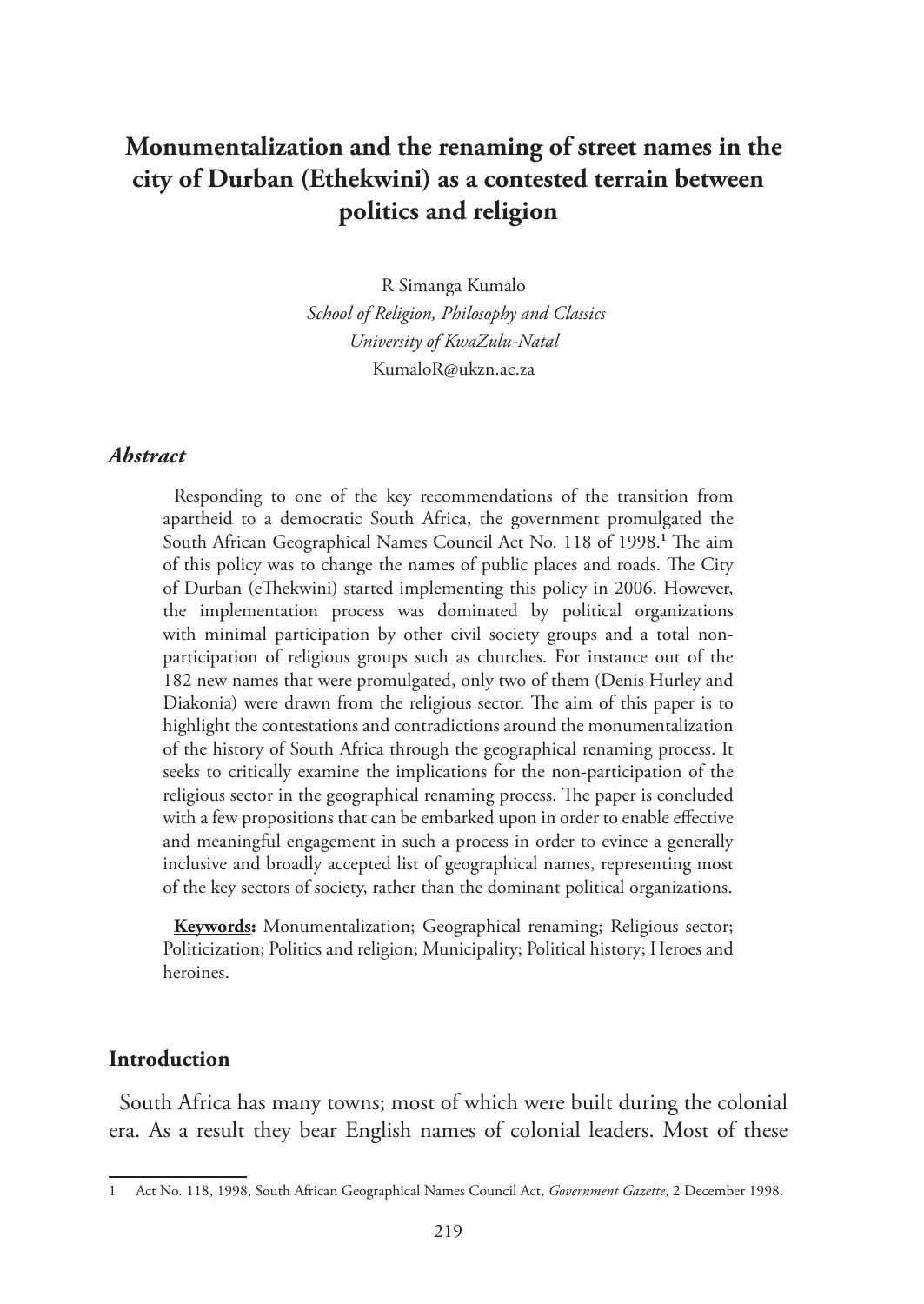towns have embarked on the geographical renaming process, which is not only South African but international.2 Amongst the towns that embarked on the geographical renaming process is the City of Durban, popularly known as eThekwini, one of the most important and largest cities in Africa.<sup>3</sup> It is the second largest city in South Africa and has one of the largest populations concentrated in one city in the country. It also boasts a very interesting history because of its association with the most popular African king of his time, *Isilo u Shaka Zulu kaSenzangakhona* (King Shaka Zulu the son of Senzangakhona). The city was founded in 1824, when 25 British settlers under the leadership of Lieutenant FG Farewell and Henry Fynn were granted a strip of land 25 miles along the coast.4 It is here that they built the trading town which, in 1835, they named Durban, after Sir Benjamin D'Urban who was the Governor of the Cape Colony. From there the city of Durban was under the British rule that formed the government of Port Natal. Almost from the start, Durban became an enclave from which the British attempted to establish their power and domination in the region. It is therefore not surprising that Durban has the biggest concentration of English people in South Africa.<sup>5</sup> It is also not surprising that when South Africa transitioned from apartheid to a democratic government in 1994, after more than 160 years since the city was founded, almost all the geographical names (for streets, public building and other landmarks) were of British and Afrikaner heroes and heroines, and administrators. Yet the history of the African people in Durban is not without significance. African heroism associated with the city dates as far back as the time of uShaka ka Senzangakhona. Adrian Koopman has noted that most cities have an African name which runs parallel to the English name.6 He notes that the Zulu people had their own name for the burgeoning town of Durban as eThekwini or eBhodwe. Unfortunately all this history was ignored and marginalized, thus making the names unrepresentative of the population and citizens of the city, which included black, Indian and coloured people. The leaders of the colonial and apartheid governments over the decades skilfully

<sup>2</sup> L Brockett, "The history of planning South African new towns: Political; influences on social principles adopted", *New Contree Journal*, pp. 160-179.

<sup>3</sup> The first name of the city of Durban was given to it in 1600. It was *Rio de Natal.* The name was only changed in the second half of the 1700 to Port Natal. eThekwini is a Zulu name for the *bay or lagoon*. For more on this see, A Koopman, "The names and naming of Durban" (available at: http/www.durban.gov.za.Documents, as accessed on 6 August 2014).

<sup>4</sup> J Stewart & D Malcolm, *The diary of Henry Francis Fynn* (Pietermaritzburg, Shooter and Shooter, 1986), p. xiii.

<sup>5</sup> B Freund & V Padayachee, *Durban vortex: South African City in transition* (Pietermaritzburg, University of Natal Press, 2012), p. 3.

<sup>6</sup> A Koopman, "Introducing 'My Old Dutch': Onomastic Attrition in Cockney rhyming slang and titles of nobility", *Journal of the Names Society of Southern Africa,* 23(1), April 2009, pp. 1-30.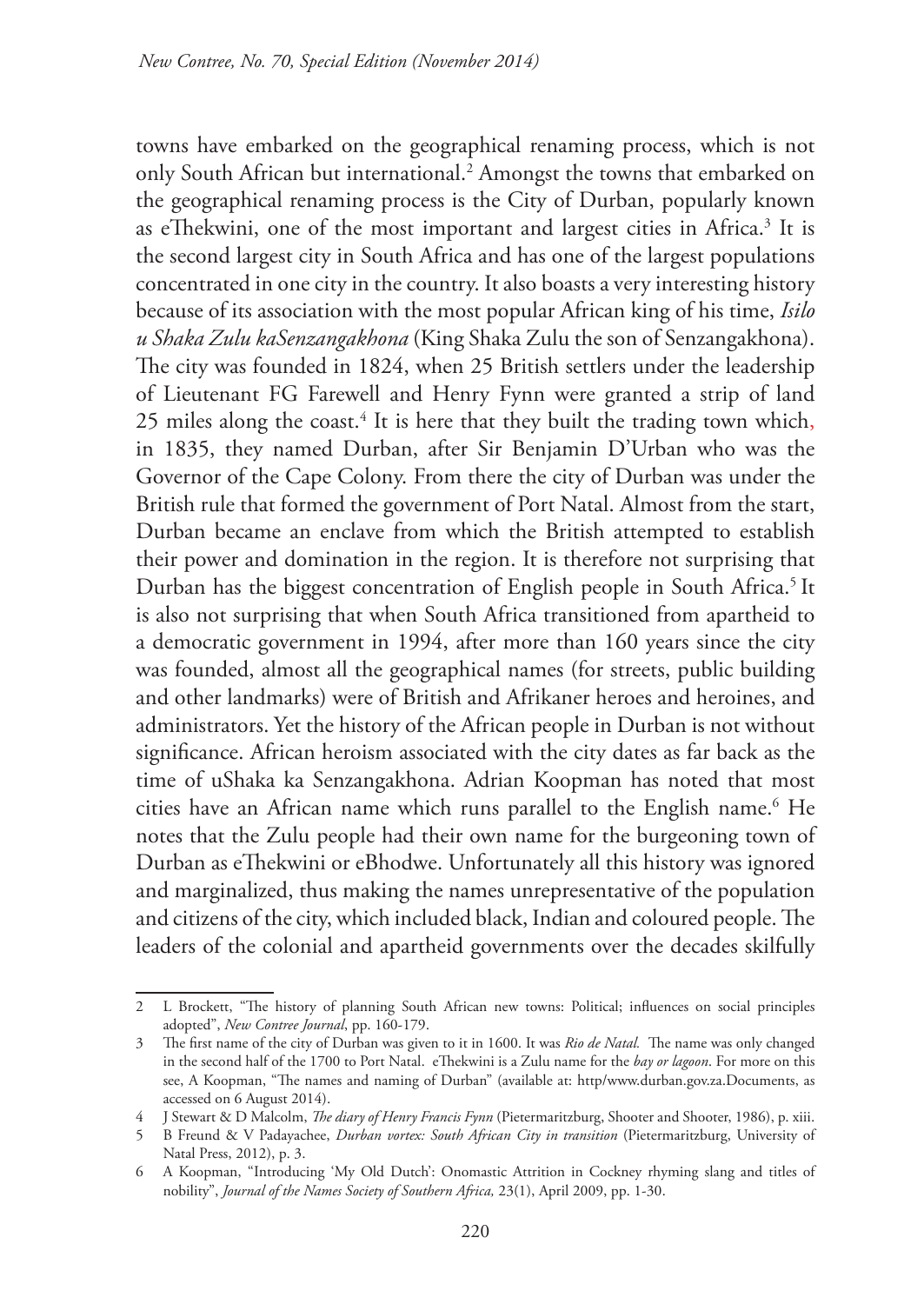avoided and isolated the legacies of black people who hailed from the city of Durban. In a way, Durban's history has been marked by the contestation for space by different groups. This point was observed by Maylam when he said that:7

Much of the history of Durban in the twentieth century has been about the contesting of space. The local state consistently tried to control space in the service of the city's predominantly white middle class. Residential space has been manipulated through various mechanisms with the view to banishing the black underclasses to the city's periphery and so insulating and immunising whites from the supposed dangers that accompanied the black urban presence. The closing down of physical space for the underclasses also served to limit their access to other forms of space, economic, cultural and political.

It is against this backdrop that the democratic government initiated strategies to rename key landmarks in the city, such as roads and public buildings, in order to build ownership of the city by its citizens, mark the transformation of the city from an apartheid one to a democratic city, and promote social cohesion and common identity amongst the citizens through monumentalization. The word monumentalization is used broadly in this article to refer to the creation of the physical images, symbols and presence, the naming of streets, the creation of figures using the names of outstanding leaders who contributed to the ushering of the democratic dispensation, so that people may preserve the memory of the history of the city and the political trajectories it has experienced This may mean different things to different people but at least it has to be commemorated in an inclusive way, as much as possible. A number of scholars have written on the history and geographical names of Durban. Edmund Dawes wrote a book titled, *Landmarks of old Durban: A series of documentary programmes broadcast from the Durban studios of the South African Broadcasting Corporation*. 8 David Dick, an academic from Napier College of Technology and Science in Edinburgh Scotland, wrote a comprehensive book on the street names in Durban titled '*WHO was WHO in the Durban street names*. 9 Paul Maylam and Lain Edwards wrote an important book on African life in the twentieth-century Durban, titled *The people's city: African life in the twentieth-century Durban*. 10 Most recently and very relevant for this paper, NS Turner has published a paper on the street naming process

<sup>7</sup> P Maylam, "Introduction: The struggle for space in twentieth-century Durban", P Maylam & I Edwards, *The people's city: African life in the twentieth century Durban* (Pietermaritzburg, Natal University Press, 1996), p. 26.

<sup>8</sup> E Dawes, *Landmarks of old Durban: A series of documentary programmes broadcast from the Durban Studios of the SABC* (Durban, EP Commercial Printing CO, LTD, 1948).

<sup>9</sup> D Dick, *Who was who in Durban street names?* (United Kingdom, Clerkinghton Publishing Company, 1998).

<sup>10</sup> P Maylam, "Introduction: The struggle for space…", P Maylam & I Edwards, *The people's city…*, p. 26*.*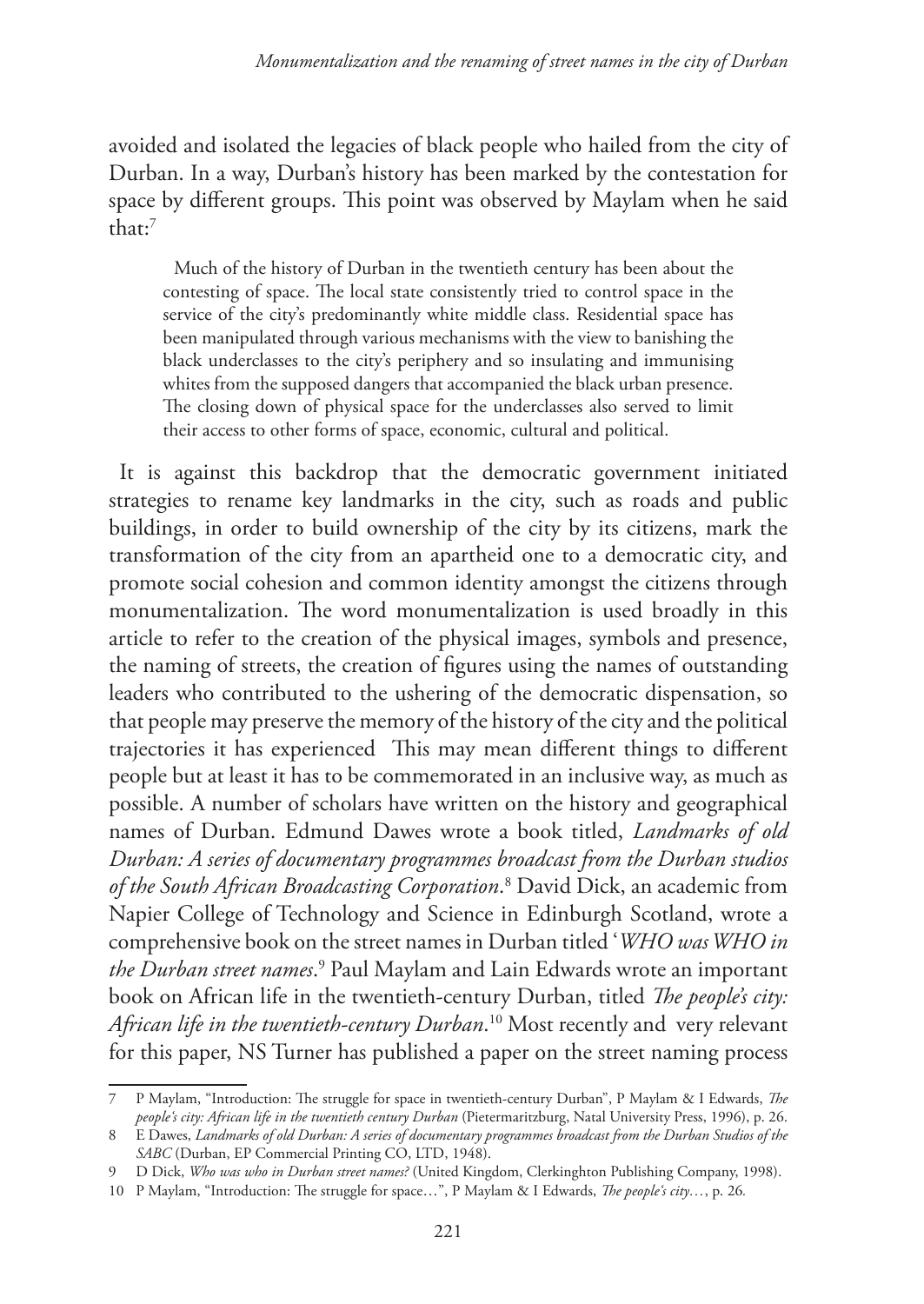in Durban titled *The process of naming streets in Durban, South Africa*. <sup>11</sup> Adrian Koopman wrote three papers on the naming of streets in Durban. In his papers he concentrated on how the name Durban, together with the other Zulu names of the city such as eThekwini, were constructed and what their meanings are.

This paper will draw from the material gathered by these scholars, for most of them give the historical development and meanings of the street names. Therefore they provide the foundational information for this paper. This will be done by analysing the information gleaned from the books and papers to draw insights on how the streets had been named and to see if religion had ever been considered in this process. None of the books and papers written on this subject has concentrated on the role of religion and religious communities in the renaming process. This paper is unique because it seeks to examine the role of religion in this process given that Durban has a number of active religions and it is said to be the most pluralistic city in the country. For instance, in terms of population figures, 68.30% are Black Africans, 19.90% Asians, 8.98% are whites and 2.89% are coloured. As far as religion is concerned 85.90% of the population profess to be religious.12 Only about 15.5% of the population profess no religion. Therefore religion should be represented in major processes that seek to determine the identity and names of the city. It must also be noted that this paper is located in the *war about history* itself. It is about the contestation in the process of remembering, capturing, symbolizing, and recording history through monumentalization. It analyses the dynamics around power, politics, inclusion and exclusions in the process of recording history in a community by taking a closer look at the process leading to the geographical renaming in the city of Durban. It focuses on the role that was played or should have been played by the religious communities in this process. It attempts to analyse the process that was undertaken and to see if there are lessons that can be derived from it. The paper is divided into five parts. Part "one" looks at the renaming process. Part "two" looks at the politicization of the whole process, which led to it being dominated by political organizations and agendas. Part "three" discusses how politics and religion interface in monumentalization. Part "four" will look at the marginalization of the religious community and what it could

<sup>11</sup> NS Turner has published a paper on the street naming process in Durban titled "The process of naming streets in Durban, South Africa", *Nova, Journal of the Names Society of Southern Africa*, 23, April 2009, pp. 113-132.

<sup>12</sup> Ulwazi, "Sharing indigenous knowledge" (available at: www.Lwazi.org/index+Durban, as accessed on 29 September 2014).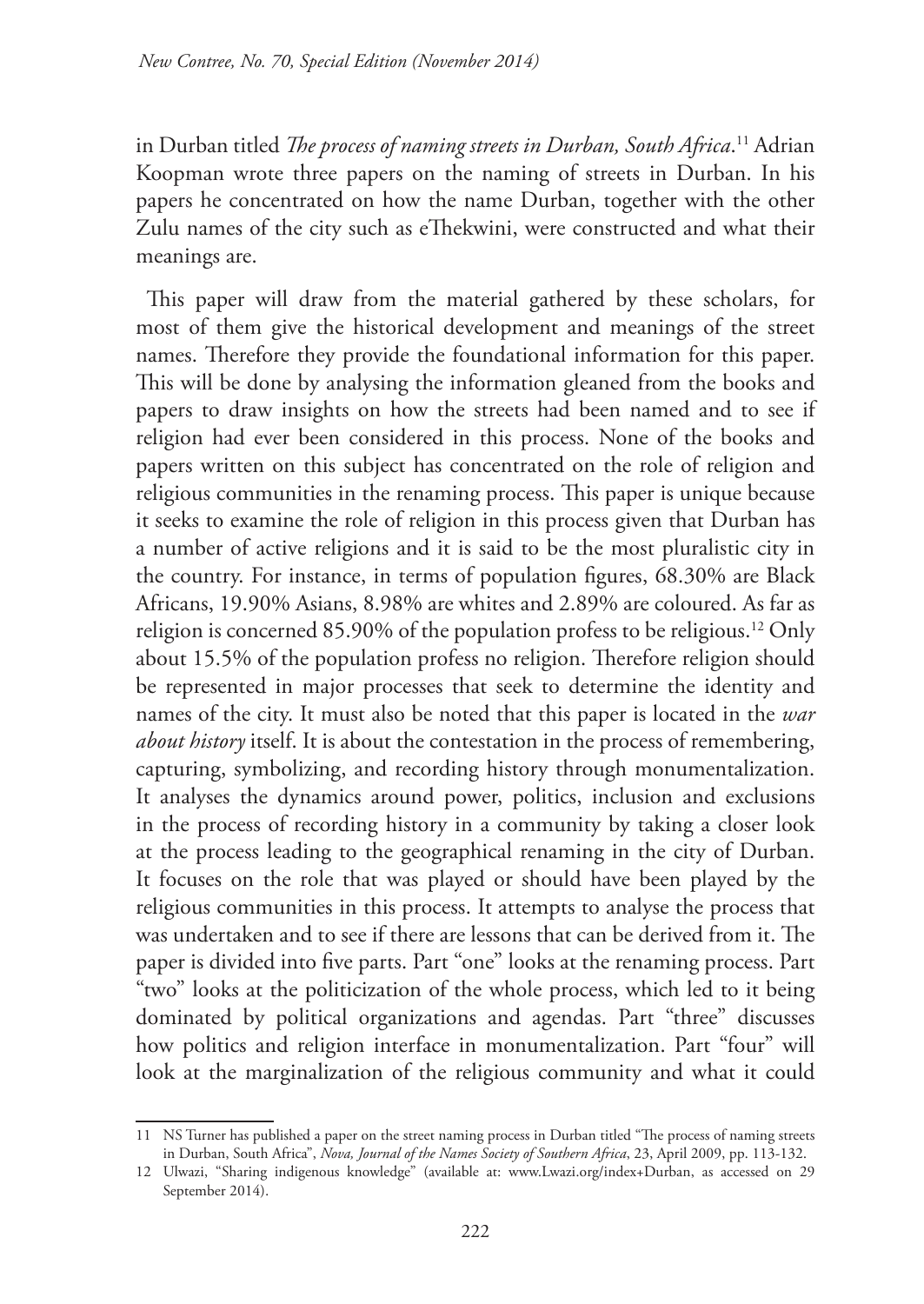have contributed had it been fully integrated in the process. Part five looks at the relationship between the monumentalization as the canonization and stultifying of new and emerging history. Then the paper is concluded with a few lessons that have been drawn from this process, with the hope that they can be lessons for the future.

#### **The renaming process**

The process was initiated by the National Government when it promulgated the South African Geographical Names Council Act No. 118 of 1998.13 In 1998, Geographical Names referred to names that could be given to roads, streets, towns and provinces. The Council of the eThekwini Municipality started implementing this Act in 2006.

#### *The aims of the process*

One of the key aims of the Act was to promote social cohesion. Sociologist Andres Feige defined social cohesion as:<sup>14</sup>

The positive valence of the described phenomenon refers to the attractiveness of a social construction for individuals, which leads them into further affirmed interactions with individuals, which leads them into further affirmed interactions with other individuals in exactly the same social construction and above all: which let them continue doing so. This attractiveness can be based on or motivated by personal sympathy for other group members; and/ or by the attractiveness of the groups' activities (e.g. team, sports); and or by the prestige-profit, which membership brings to the individual.

In this sense the term social cohesion describes a positive state of social stability. Social cohesion is a precondition for political and even economic development, so it is critical for a country that is concerned with developing its democracy to maturity. Feige goes on to note that social cohesion "indicates a social, especially effective emotional binding of people to a social construction".15 From the context of the renaming of streets, social cohesion

<sup>13</sup> Act no. 118, 1998 South African Geographical Names Council act, 1998 establishment, *Government Gazette*, 2 December 1998,

<sup>14</sup> W Graeb & L Charbonnier, *The impact of global religious transformation on social cohesion and social development in cultural contexts* (Munchen, LiPZIG, 2013), pp. 13-19.

<sup>15</sup> A Feige, "Social cohesion as the most important…", W Graeb & L Charbonnier, *The impact of global religious formation…*, p. 15.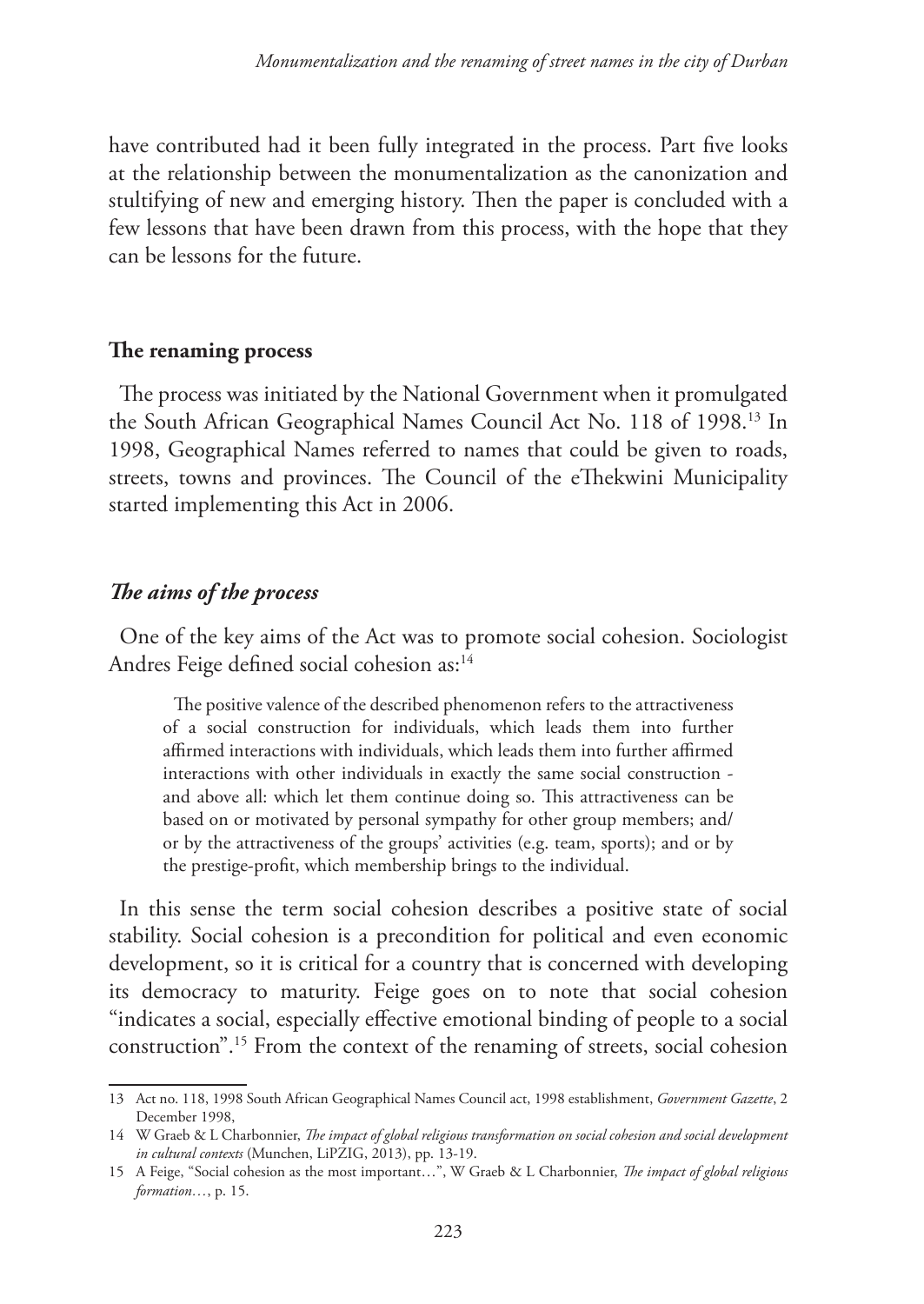can be encouraged or inculcated when people agree on the names chosen through a collective process that includes as many people as possible. The aim of the process was to "persuasively and democratically construct a new social order of which the outcome is to be sustainable transformation".<sup>16</sup> Through this it was hoped there would be the achievement of social cohesion, national identity and peace in the country. It was also aimed at the re-writing of the history of the country which had been marked by the move from apartheid to a democratic society. The country embarked upon the geographical renaming strategy because it was convinced that this would bring healing and reconciliation in a country that was emerging from a painful and divided past.17 Key to this process was the achievement of social cohesion. Social cohesion or coherence can be defined in this way:<sup>18</sup>

… coherence facilitates the organization of new attitudes about specific issues and the coordination of social practices by different members in different situations. That is, coherence is a condition of continuity and reproduction.

Elsewhere I have argued that social cohesion is concerned with a sense of self, solidarity and integration and community.<sup>19</sup> In any society, a sense of identity and belonging influences the bonding and social cohesion at all levels of the community. This bonding in turn has an impact on the extent to which people or communities collaborate and cooperate for self upliftment, social, economic and political development.<sup>20</sup> Geographical renaming is an important process that any country that has just emerged from oppression and division can employ as a way of exorcizing the demons of its past and developing a common identity, symbols and monuments relevant for their future as a nation. The aim of geographical naming is to ensure that the vestiges of "cultural imperialism" are removed.<sup>21</sup> In this sense, geographical names can be used as social capital, meaning that they can contribute to the formation of common identity and common history. However history has taught us that a geographical renaming process is not without problems and contestations. A number of scholars have noted that every naming process is

<sup>16</sup> B Meiring, Geographical names and social cohesion, *Nomina Africana*, 23, April 2009, pp. 31-50.

<sup>17</sup> Inkatha Freedom Party, Media statement, May 2007.

<sup>18</sup> AA van Dijk, B Meiring, Geographical names and social cohesion, *Nomina Africana*, 23, April 2009 p. 32.

<sup>19</sup> RS Kumalo, "The impact of global religious transformation on social cohesion and social development in cultural contexts with specific reference to the South African context", W Graeb & L Charbonnier, *The impact of global religious transformation on social cohesion and social development in cultural contexts* (Munchen, LiPZIG, 2013), pp. 57-72.

<sup>20</sup> RS Kumalo, "The impact of global religious transformation… ", W Graeb & L Charbonnier, *The impact of global religious transformation…,* p. 58.

<sup>21</sup> E Said, *Culture and Imperialism* (London, Vintage Books, 1993), p. xx.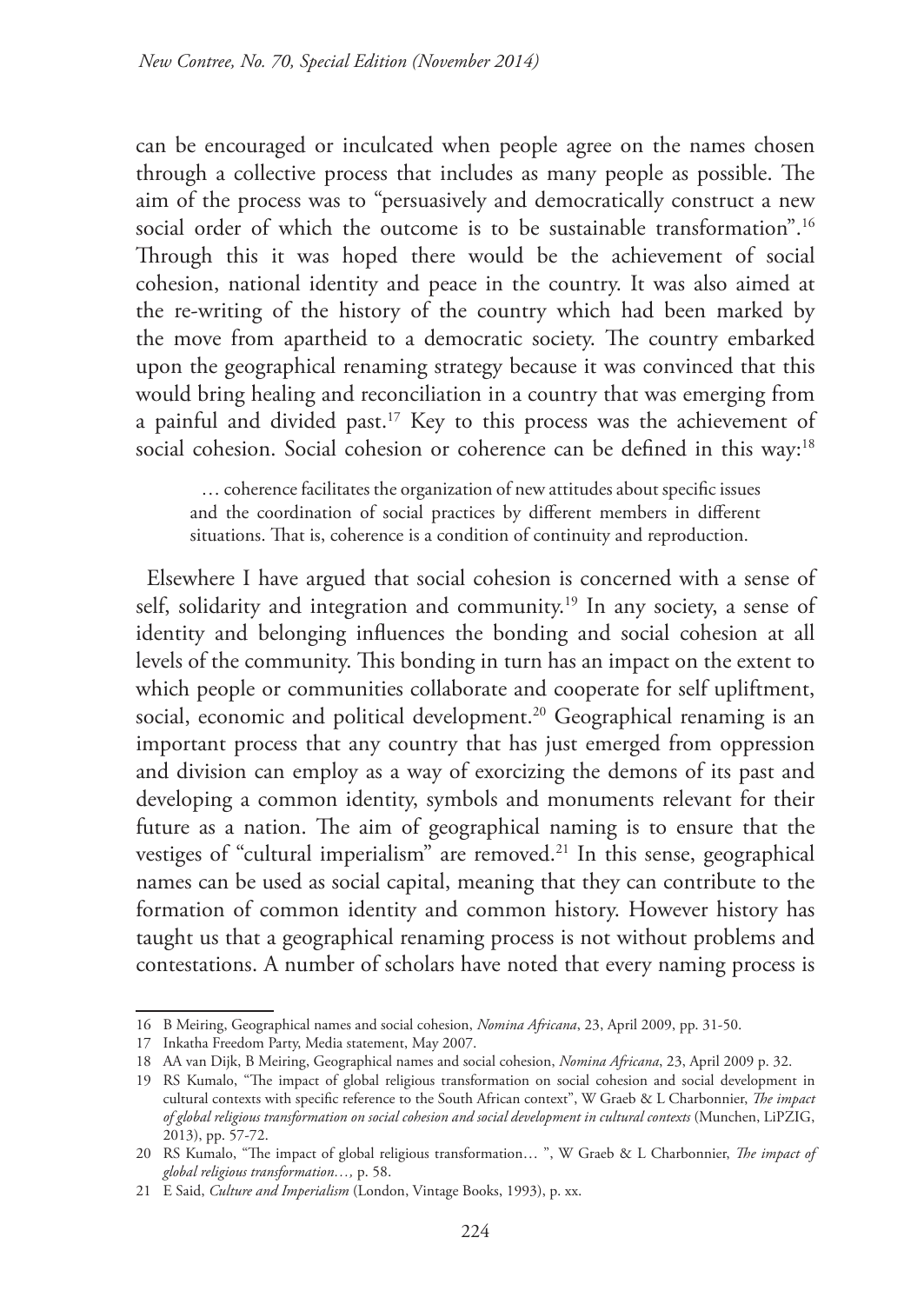driven by the political agendas of those who are in power at that particular moment. For instance Moaz Azaryhu has observed that:<sup>22</sup>

In multilingual societies, not only the names in urban toponymic inscriptions display identity politics and reproduce nationalist discourses but also the languages used. This is clearly the case with multilingual street signs, where specific preferences underlie the choice and placement of languages and scripts, signifying the processes and relationships of political and social power.

They use these processes in order to preserve their own hegemony and propaganda. In short, there is hardly any renaming process that has been free from politicization and contestation.<sup>23</sup> In the context of Durban this has led to the marginalization of other civil society groups such as churches and cultural groups. Such processes tend to be marked by domination by the ruling elite, with ordinary citizens being coerced to support what those in power want to see, or be excluded. The domination of the renaming process by the ruling elite replaces the old domination with a new cultural imperialism. Therefore the renaming process is always a deeply divisive process, although when properly managed it can bring about a level of unity and social cohesion. It is with this awareness in mind that Sarah Nuttall and Carli Coetzee have observed that this process should take cognizance of the contextual dynamics and must not be closed but be seen as a one that is in progress and transition. They noted that:<sup>24</sup>

A hard look to the South Africa reminds us just how much the sometimes convenient formulations of postcolonial study need to be determined, finally, by context; and also that a transitional dynamic is essential: looking at an emergent nation it is clear that post colonialism as a critical field will need to be reformulated as the processes progress.

The contestations in the renaming of Durban cannot be treated in isolation from the naming of other places in the rest of South Africa or even in the world.

<sup>22</sup> M Azaryahu, "Hebrew, Arabic, and English: The politics of multilingual street signs in Israeli cities", *Social & Cultural Geography,* 13(5), 2012, p. 28.

<sup>23</sup> M Azaryahu, Hebrew, Arabic, and English…, *Social & Cultural Geography,* 13(5), 2012, p. 21.

<sup>24</sup> S Nuttall & C Coetzee, *Negotiating the past: The making of memory in South Africa* (Oxford, Oxford University Press, 2002), p. 1.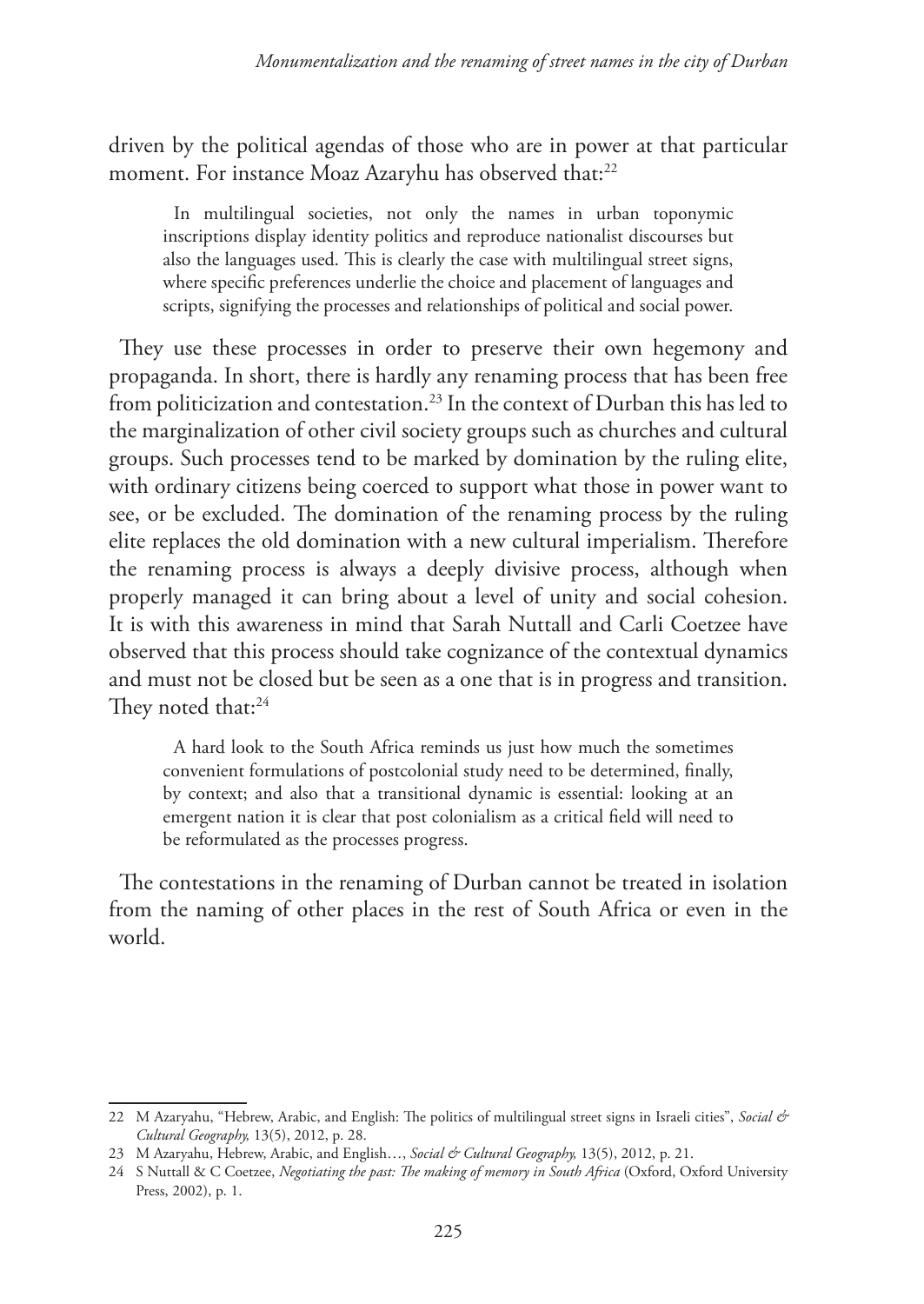## *The guidelines*

The South African Geographical Names Council serves as the advisory body to the Minister of Arts and Culture and is responsible for this process. It drew up the following guidelines for the renaming process.

- There was a clear process to be followed and principles governing and justifying the types of names to be changed that was decided by the South African Geographical Names Council.25
- The process needs to be implemented and managed by the local municipality;
- Names must be submitted to the committee appointed by the council;
- The eThekwini Municipality facilitated the process;
- Some geographical names in South Arica have to change;
- Proposals for change must be community driven, not managed in a top-down manner;
- Everyone is allowed a point of view,
- Names must be drawn from across political, cultural and religious lines.

Geographical names provide the symbols and visible images through which we can provide political language to ordinary people instead of having to use complex political and economic ones, for them to understand their history, environment and their freedom. A number of cities and towns have successfully embarked on this process. For instance Barbara Meiring further notes that:26

The names of Provinces and Administrative Divisions, i.e. Metropolitan, District and Local Municipalities and some other geographical features reflect that since 1994 toponymical transformation towards Africanisation has successfully been attained. Out of the 9 Provinces and 52 Metropolitan and District Municipalities there are 38 African, 16 English, 3 Afrikaans and 3 Koi names. The local Municipalities have 170 African, 12 English, 24 Afrikaans, 17 Koi/Nama, 11 Dutch and 2 combined names.

The policy of geographical names is not so much meant for the monumentalization of struggle heroes by erasing the history of others but rather to monumentalize names and symbols that will encourage nation building and social cohesion. According to Barbra Meiring "the social importance of geographical names is important when we take into consideration that

<sup>25</sup> B Meiring, Geographical names and social cohesion*, Nomina Africana*, 23, April 2009, p. 32.

<sup>26</sup> B Meiring, Geographical names and social cohesion, *Nomina Africana*, 23, April 2009, pp. 31-50.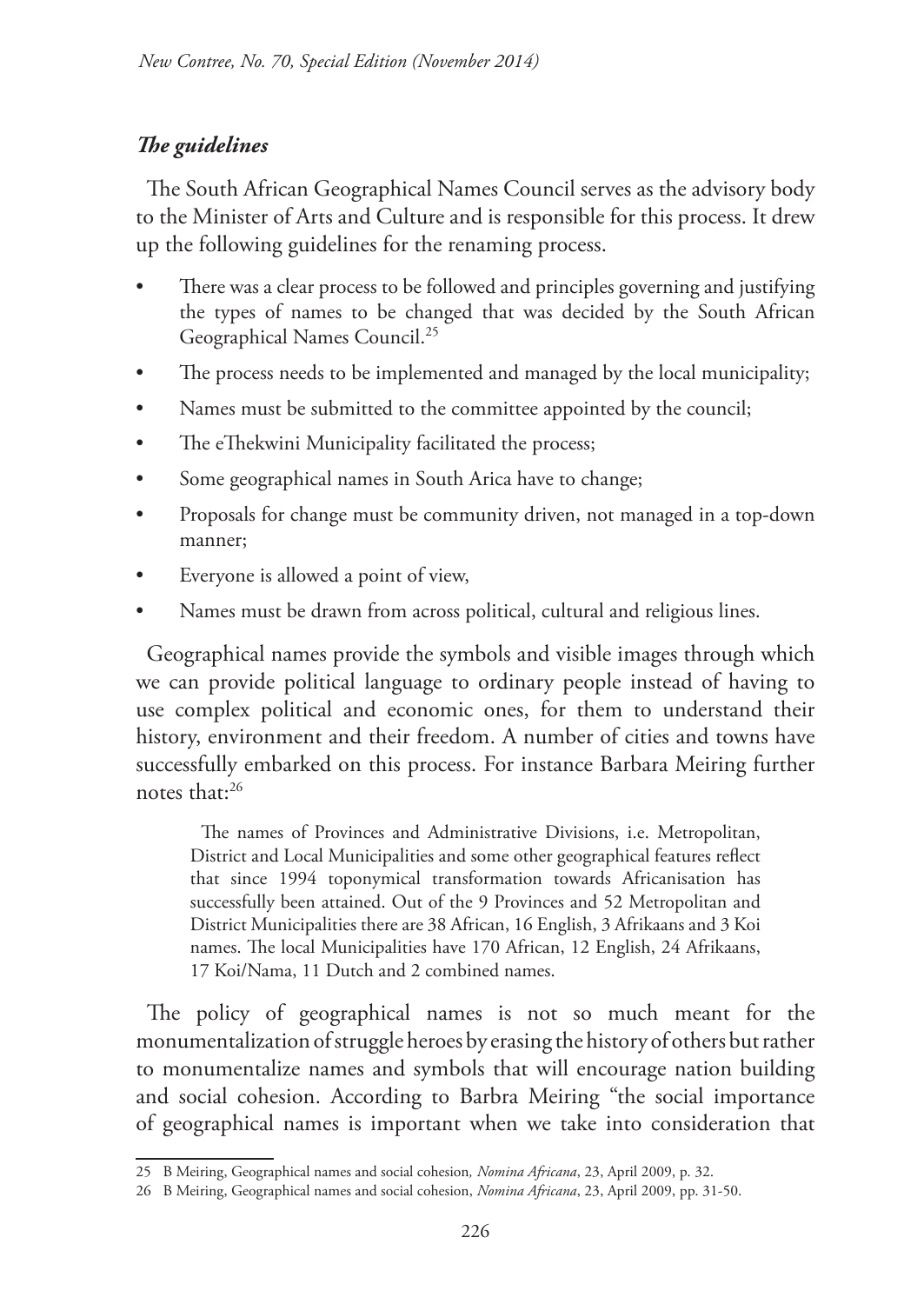societies identify with a place name to the extent of claiming ownership to the place and the special meaning or significance of its name".27 However we cannot be overly optimistic by thinking that all people will be happy with the renaming process and will identify and have a sense of ownership of the renamed place. It is in the nature of renaming that some will lose their identity and ownership of the place as a result of the new name whilst others will gain. So the naming process is never a win-win situation but rather a matter of sacrifice for others, especially those in the minority groups. Therefore, like most democratic processes, the renaming process favours the majority, sometimes at the expense of the minority.<sup>28</sup> In that sense the cohesion that is achieved through this process has its own limitations, because it does not seem to protect the rights of the minorities to choose the name of their streets. For me the debate about the renaming of roads in Durban has been similar to the debates around this issue that have been raging throughout the country - e.g. Tshwane and the Eastern Cape. On the significance of changing the names of towns and cities, Jenkins, Raper and Moller have noted that "It acts as a mirror of the dynamic forces of changing historical relations, human sentiments, ideologies and attitudes towards change".<sup>29</sup>

#### **The geographical naming process in Durban**

The policy stipulated that the local municipalities needed to lead the process. For this reason, the process fell into the hands of politicians in the council who then politicized it. The African National Congress (ANC)<sup>30</sup> was in the leadership of the process since it is running the municipality. At first, the process was chaired by the speaker of the Municipality, Nomusa Dube. Later it was chaired by Councillor Zandile Gumede, who is also from the ANC. A call for the nomination of names was made and people made their submissions. Key to this process was that people who currently live in the vicinity of the streets needed to be part of the discussion around the changing of the names. They were expected to be the ones to submit a nomination to the renaming committee of the Durban metro. This was also after they had consulted with affected stakeholders of that street or road as widely as

<sup>27</sup> B Meiring, Geographical names and social cohesion, *Nomina Africana*, 23, April 2009, p. 33

<sup>28</sup> M Azaryahu, Hebrew*,* Arabic, and English…, *Social & Cultural Geography,* 13(5), 2012, p. 24.

<sup>29</sup> E Jenkins, P Raper & L Moller, *Changing Place Names* (Durban, Indicator Press, 1995), p. 12.

<sup>30</sup> The ANC is the organization that led South Africa to liberation from apartheid though not exclusively. It is also the ruling party.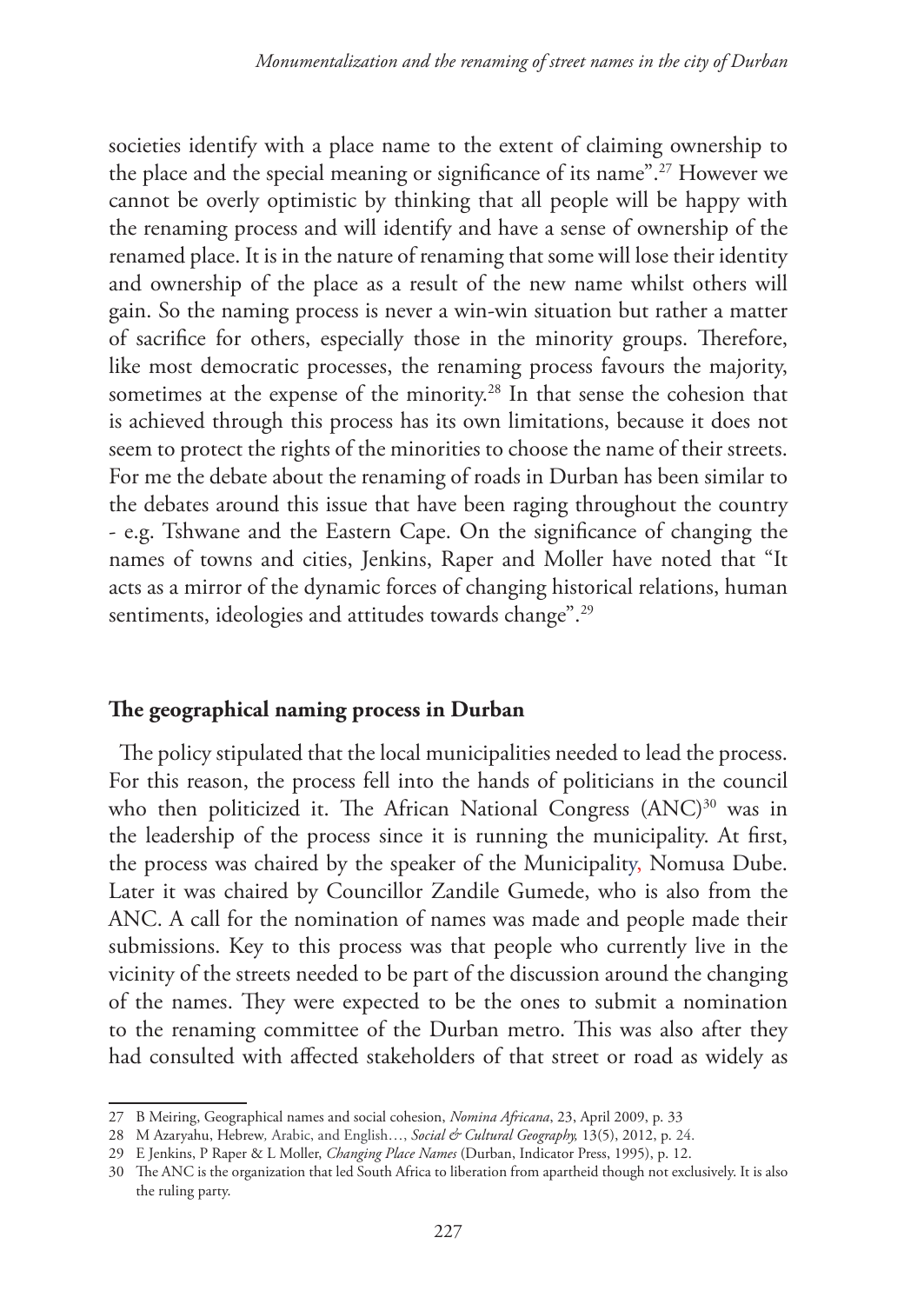possible. Civil society groups were also invited to make their inputs. Through the project of renaming of significant roads and public places, an important drive to change the names of streets and public buildings and stadiums was undertaken in the City of Durban. To date, more than 182 names of roads and public buildings have been renamed.

#### **Lessons gained from the renaming process**

Now we turn to the lessons learned from the process.

#### *The politicization of the renaming process*

There are three levels of alienation that I think were experienced in this process and I would like to focus the discussion on them. The first level of alienation was the fact that the process was politicized. So a political organization ran with the process, leaving behind other civil society groups, such as non-governmental organizations, faith-based organizations and so on. The fact that the process was driven by the municipalities, who themselves are political structures, made it difficult for them to distance the politics from it. It could have been better if they had appointed an independent body, led by a retired judge or non-partisan official to oversee this process instead of choosing politicians to run with it. KwaZulu-Natal is known for its political volatility, so people are cautious and even suspicious of political processes because they tend to lead to violence and conflict. Thus a number of people do not want to participate in political processes for fear of being affected by the violence. So there was very minimal participation of other groups that are not necessarily connected with political organizations. That was the first level of alienation. This cannot be blamed on the participants in Durban but rather to the leadership of the renaming process, and maybe the policy itself should have stipulated on how maximum participation of the community across political, religious, racial and other forms of boundaries can be achieved. Meshack Khosa has defined participation as "voluntary activities through which members of the public, directly or indirectly, share in the legislative, policy-making and planning activities of democratic institutions".31 Khosa's

<sup>31</sup> M Khosa, "Real citizenship: Participation and Democracy", R Callan & P Graham, *Democracy in the time of Mbeki* (Cape Town, IDASA, 2005), p. 128.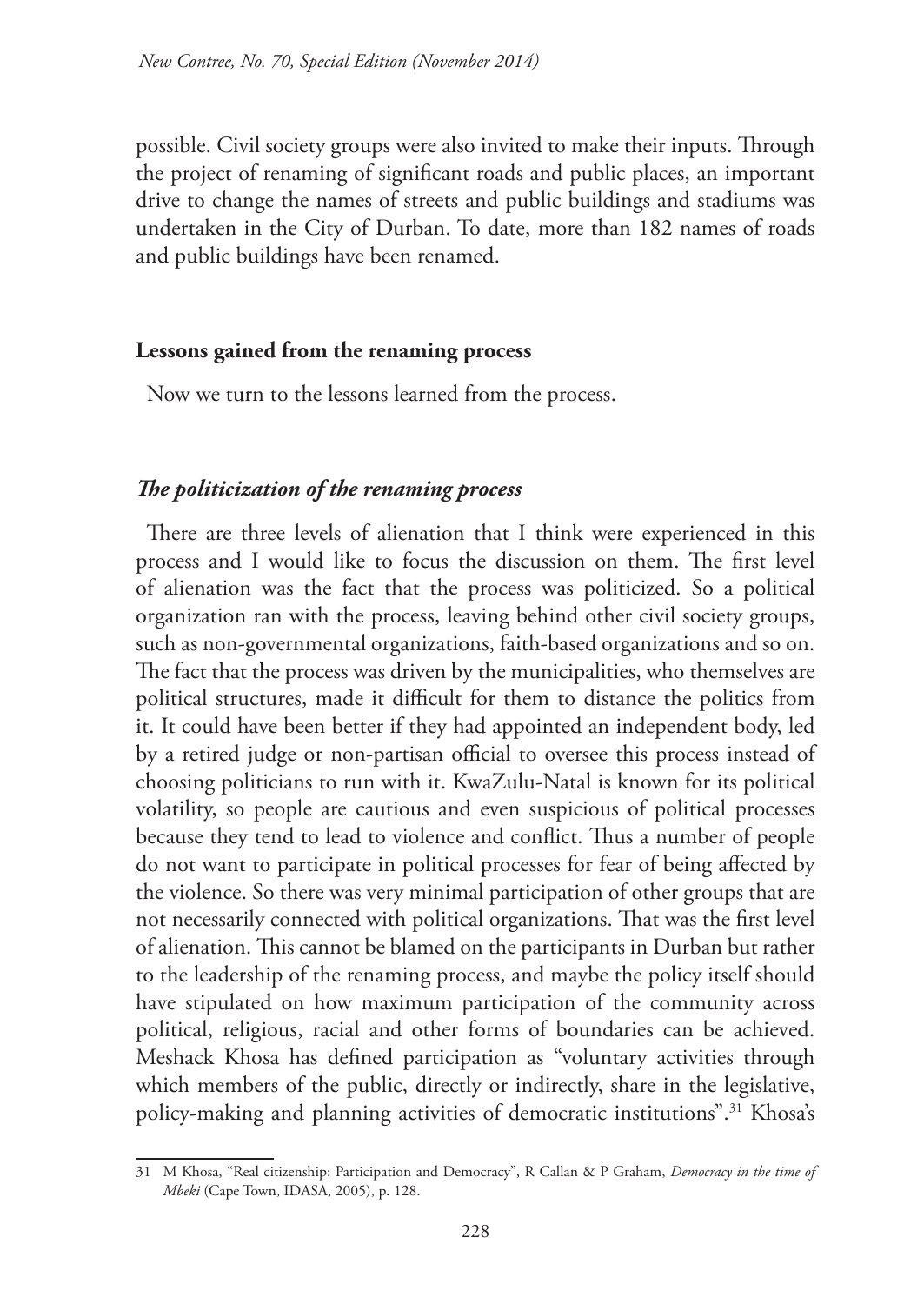definition of participation emphasizes the agency of the public in the shaping of policy-making and planning. Generally there is a tendency of seeing public participation as only relevant and imperative during the elections. In his definition of participation Imraam Buccus resolves this dilemma by emphasizing the need for the participation of the public in democratic processes to be on-going. He defined participation as:<sup>32</sup>

… a continuous democratic process that is rooted in the engagement of communities in a process of thinking, planning and deciding on their future. This is done together with their elected representatives and other key stakeholders and alongside the social forces instrumental in shaping their future.

Buccus highlights the importance of the continuous participation of the public and other stakeholders in the institution, planning and implementation of democratic policies as one of the key principles of democracy. That is because participation in decision making processes is key to democracy. Lukas Vischer has noted that:<sup>33</sup>

"… democratic participation is the presupposition of authentic community and therefore essential also in the perspective of cultural identity. Only where individuals enjoy democratic freedom can they really develop their capacities".

Therefore the fact that the renaming process was driven by a political structure, such as the municipality, and alienated a significant number of people and other stakeholders, such as the religious community, means that key principles of democracy such as public participation was flaunted.

During the renaming process three were four main political parties in the eThekwini Municipality. These were the ANC, Inkatha Freedom Party (IFP), Democratic Alliance (DA), and the Minority Front (MF). The organization that was active in this process was the African National Congress (ANC). The relationship between the DA and the ANC has always been difficult and sometimes acrimonious. The DA consisted mainly though not only of whites who had been running the City of Durban from the time of colonization. These were people who had been responsible for having named the roads after white heroes especially names such as Smith streets, West, Sydney, St Andrews etc. For the majority of DA members the renaming process was a threat to

<sup>32</sup> I Buccus, "Community life and securing participation beyond elections", S Booysen (ed.), *Local election in South Africa: Parties, people and politics* (Bloemfontein, Sun Press, 2012), p. 246.

<sup>33</sup> L Mudge & T Wieser, *Democratic contracts for sustainable and caring societies: What can churches and Christian communities do?* (Geneva, WCC, 2000), p. 7.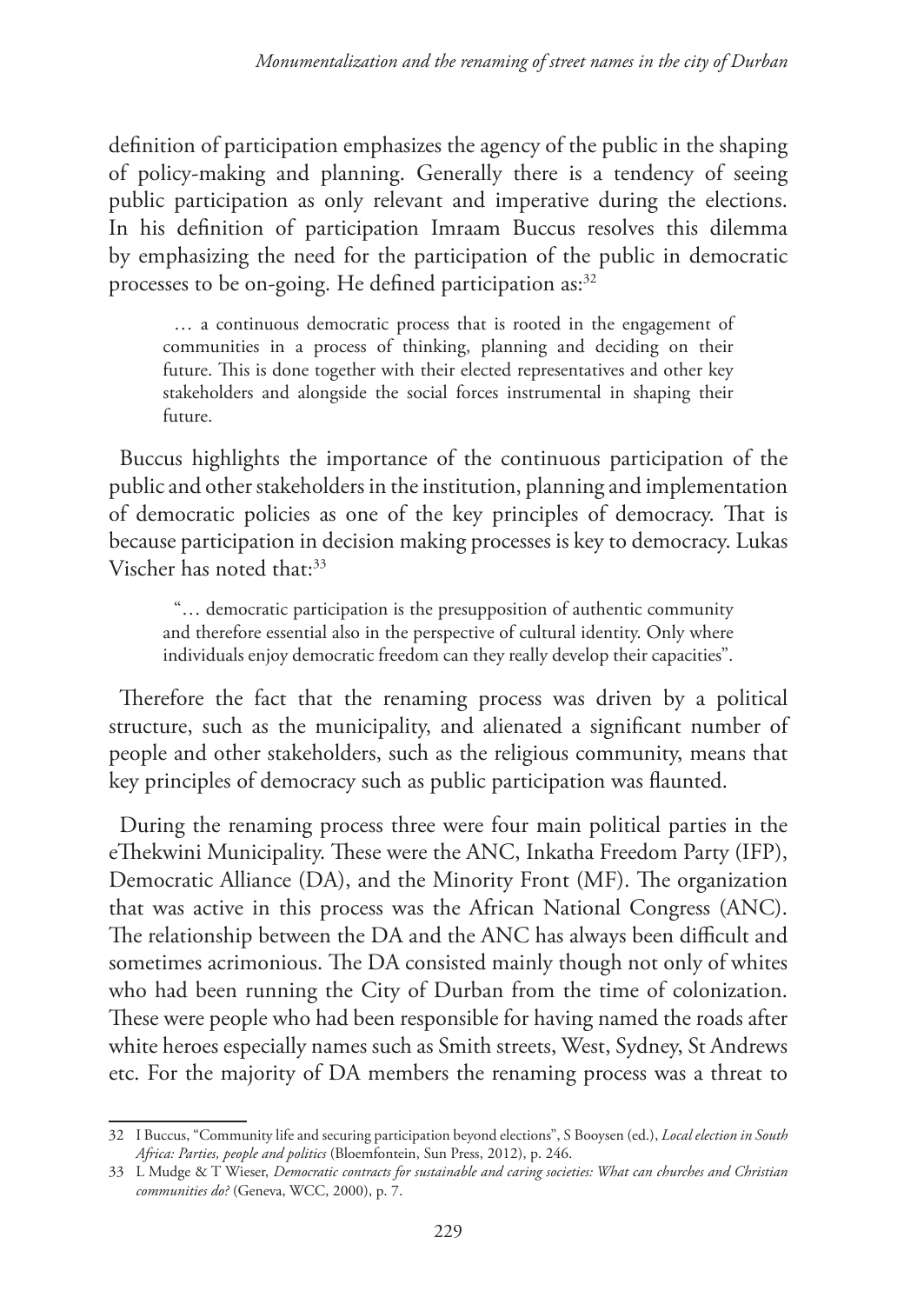the history of the city which was embedded in the street names, and this would be replaced with new names that are biased from the history towards the majority and ruling party which is the ANC. The third largest party in the metro was the IFP, which had previously been the majority party that ran the province and the city of Durban soon after 1994. Whilst in power in the early years of democracy, the IFP had facilitated the naming of streets and roads in Durban after its own heroes and members of the Zulu royal family. For instance it named the highway from Durban to Mlazi after its president, *Prince Mangosuthu Buthelezi* highway and another road had been named Queen Nandi etc. The ANC is the ruling party with a huge majority in the province and the city of Durban. Therefore when the process fell into the hands of the municipality to elect a committee from amongst its councillors, it dominated the process. Therefore this led to the contestation between the three major political parties, each seeking to maintain their dominance and protect their presence, visibility and history in the city through the renaming process. What was lost in the process was the will and voice of other groups that represented members of society who were not political, such as churches, mosques and representatives of the African traditional religions.

The renaming committee under the chairpersonship of an ANC councillor had the responsibility of setting up the guidelines and driving the process by receiving the submissions, tabling reports to the municipal council, presenting these to the national minister for approval and implementing the renaming of the roads once the process has gone through the relevant government structures. These parties made their submissions to the committee. Secondly, in spite of the fact that the process was, by policy, aimed at being as representative of the people of South Africa as possible, there was a level of alienation for ordinary people. There is no evidence that the level of representation of all the key stake holders was checked in the process. As a result most of the names were accepted, without having been approved by the majority of the citizens. That is why when the IFP and the DA took the council to court for lack of consultation and domination of the process, the court ruled in their favour.

There is a sense in which the ruling party saw the process as an opportunity to build support and record their partisan agenda of mobilizing their members and recording the narrative of their history. This was asserted by Ronnie Kasrils, a leader of the ANC and a former minister of Water Affairs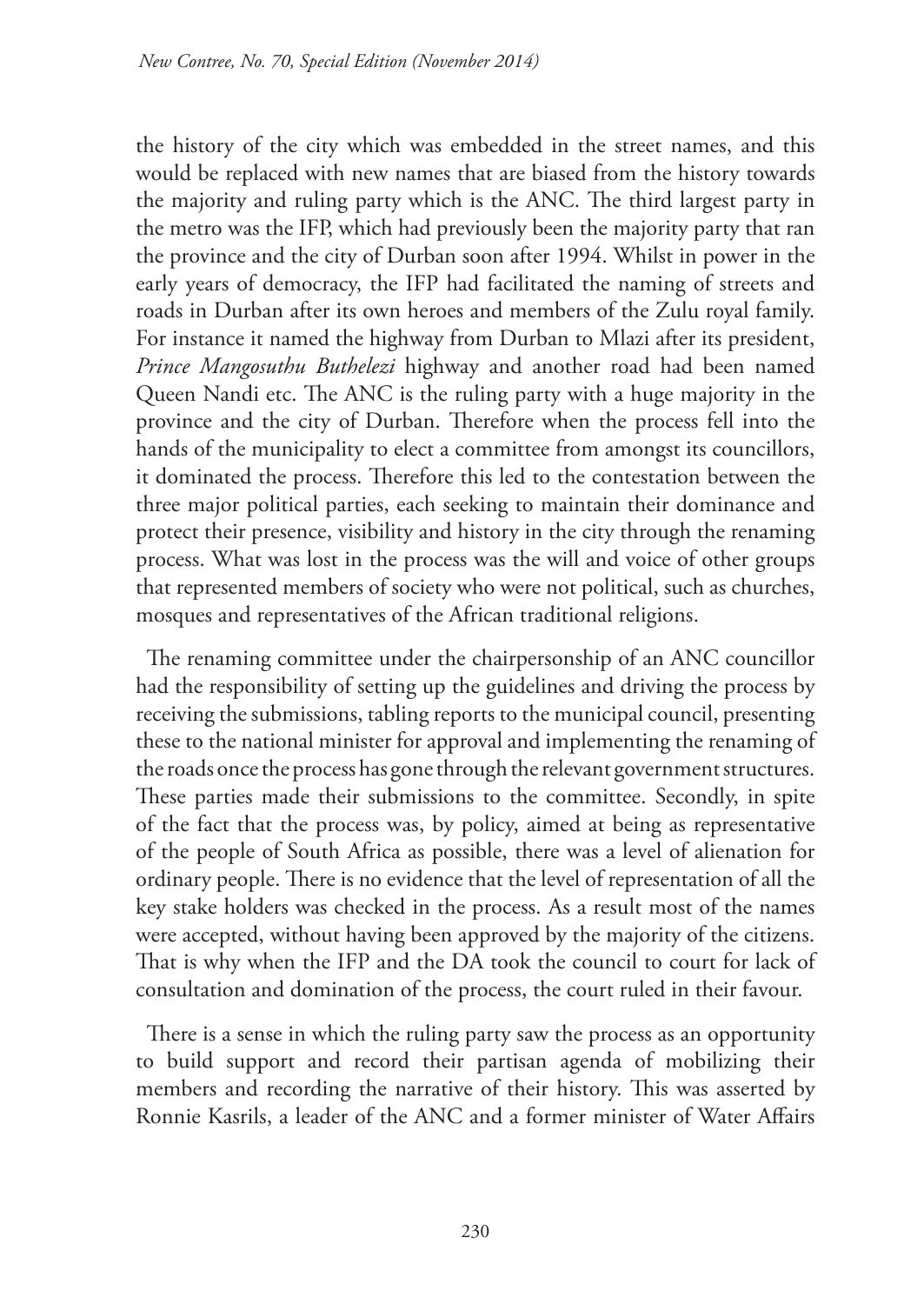and Intelligence who resided in Durban for a long time. He noted that:<sup>34</sup>

Geographical naming is so important because from the perspective of the movement it is a way of educating our people politically, to understand the story of our nation. So the renaming of the streets by using the names of heroes of the struggle would enable us to educate or remind people about where we are coming from as a nation, enable them to appreciate the critical role that was played by some of their leaders in the liberation of the struggle, with the hope that they can treasurer the freedom.

In spite of the common agreement and agenda on the aims and objectives of the process by the ANC however, the disagreements on the names to be monumentalized were not only inter-party but also from within. There was disagreement on whose names from amongst the cadres should be used in the renaming process. Older members of the party were more inclined to vote for the names of their contemporaries who died in the struggle but the youth rigorously campaigned for younger members such as Solomon Mahlangu, Problem Mkhize and Andrew Zondo. Kasrils has further noted that:<sup>35</sup>

From within the organization, one sometimes feels that the list of names that were used has not been through a thorough process. There are a number of strong cadres who made huge contributions in the struggle who have not been honoured. This links to the fact that some of them have been forgotten, not a lot of people know anything about them. I have from time to time encouraged the comrades to consider some of the names that have not been used in the geographical naming process.

The problem was exacerbated by intraparty politics. Of significance also is that the use of people's names was motivated by politics, so it did not emphasize the other contributions that some leaders made in the development of the city and its people. That on its own alienated groups who are not necessarily interested in the political reasons for the process but for other reasons. A case in hand is the reasons for using the names of Archbishop Hurley and Diakonia. Both these names are associated with religious groups. Archbishop Hurley was the most popular leader of the Catholic Church, a bishop for over forty years, a respected activist who fought in the struggle against apartheid,

<sup>34</sup> Ronnie Kasrils is former minister of water affairs and intelligence in the Mbeki cabinet. Of significance for this research is that he was a member of the National Executive of the ANC, who was born in Durban and lived there for a long time before he went into exile. Therefore he had strong views of the ANC in the city and had worked with a lot of leaders during and after apartheid. Thus he had an opinion on how the process could have been driven in a more inclusive way and who some of the leaders whose names deserved to be monumentalized. Kasrils was interviewed by Simangaliso Kumalo at the OR Tambo Airport on the 17 June 2014.

<sup>35</sup> R Kasrils (former minister of water affairs and intelligence), interview, RS Kumalo (Professor, School of Religion, Philosophy and Classics, University of KwaZulu-Natal), 17 June 2014.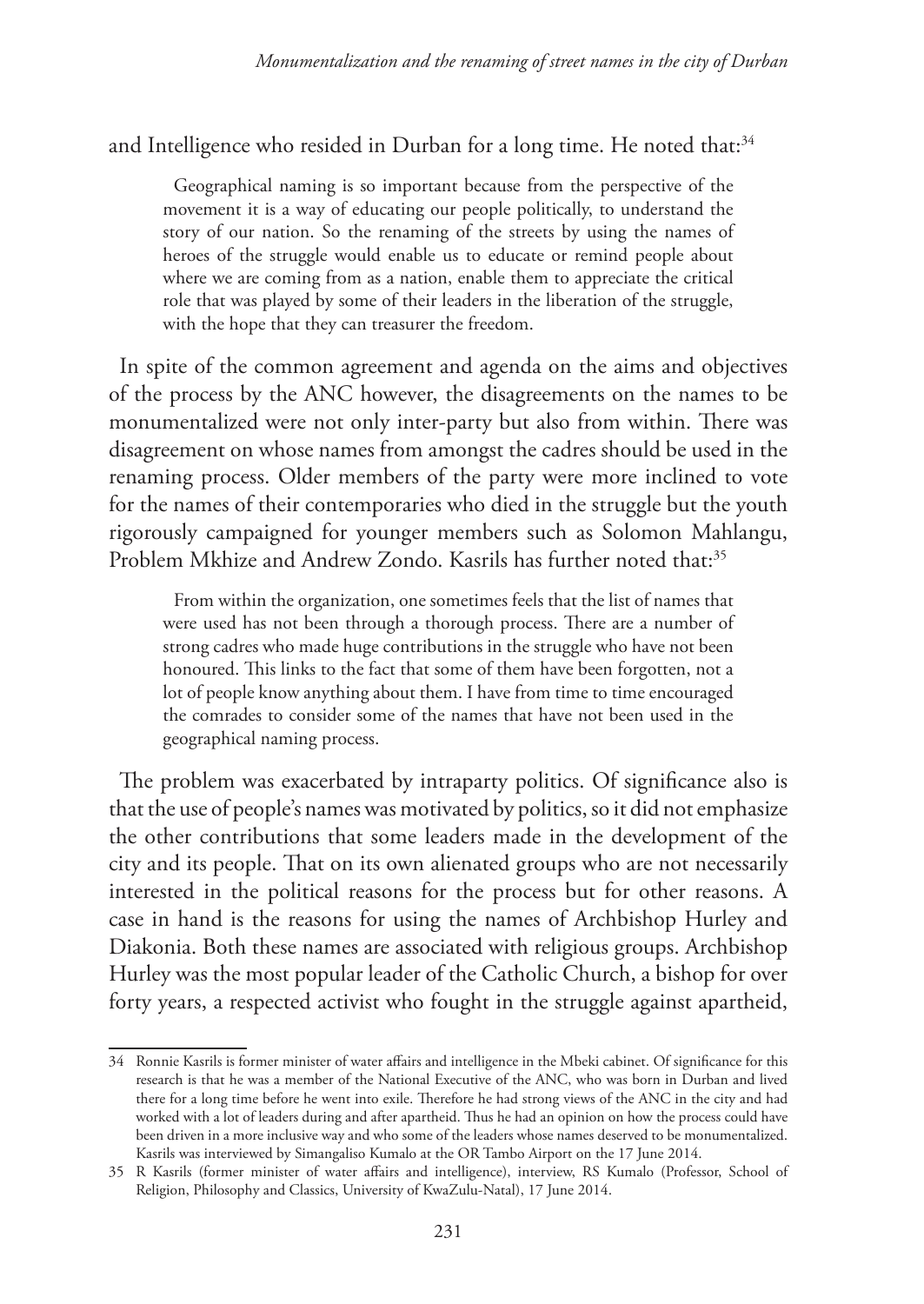a respected leader in the Catholic Church during the reign of Pope John Paul 11 and a respected church leader in South Africa especially during the difficult years of apartheid.<sup>36</sup> The Diakonia Council of Churches is remembered for its work in the struggle against apartheid especially by assisting those who were imprisoned. However when these names were monumentalized there was no emphasis on the significant role played by their faith or religious conviction in relation to the struggle against apartheid. The emphasis was on the political role itself, negating the role of religion here.

For instance, members of the religious community felt that the process had become a political one. Even the leadership of Diakonia, the Archbishop Bishop Denis Hurley Foundation and the Kwazulu-Natal Christian Council (KZNCC), were not invited to the process. This is in spite of the fact that the names of Diakonia and Archbishop Hurley were used to name two roads in the city.37

Image 1: The sign of what was known as Queen Street which was unilaterally changed to Denis Hurley Street



Source: The Cronan, "Durban street name changes" (available at: https://www.flickr.com/photos/ cronyn/galleries/72157624851627606, as accessed on 30 September 2014).

<sup>36</sup> For more on Bishop Hurley see P Kearney, (ed.), *Denis E. Hurley: The Memoirs of Archbishop Denis E. Hurley OMI* (Pietermaritzburg, Cluster Publications, 2006).

<sup>37</sup> Cyril Mwandla (Programme Co-ordinator, Diakonia), telephonic interview, RS Kumalo, 26 June, 2014.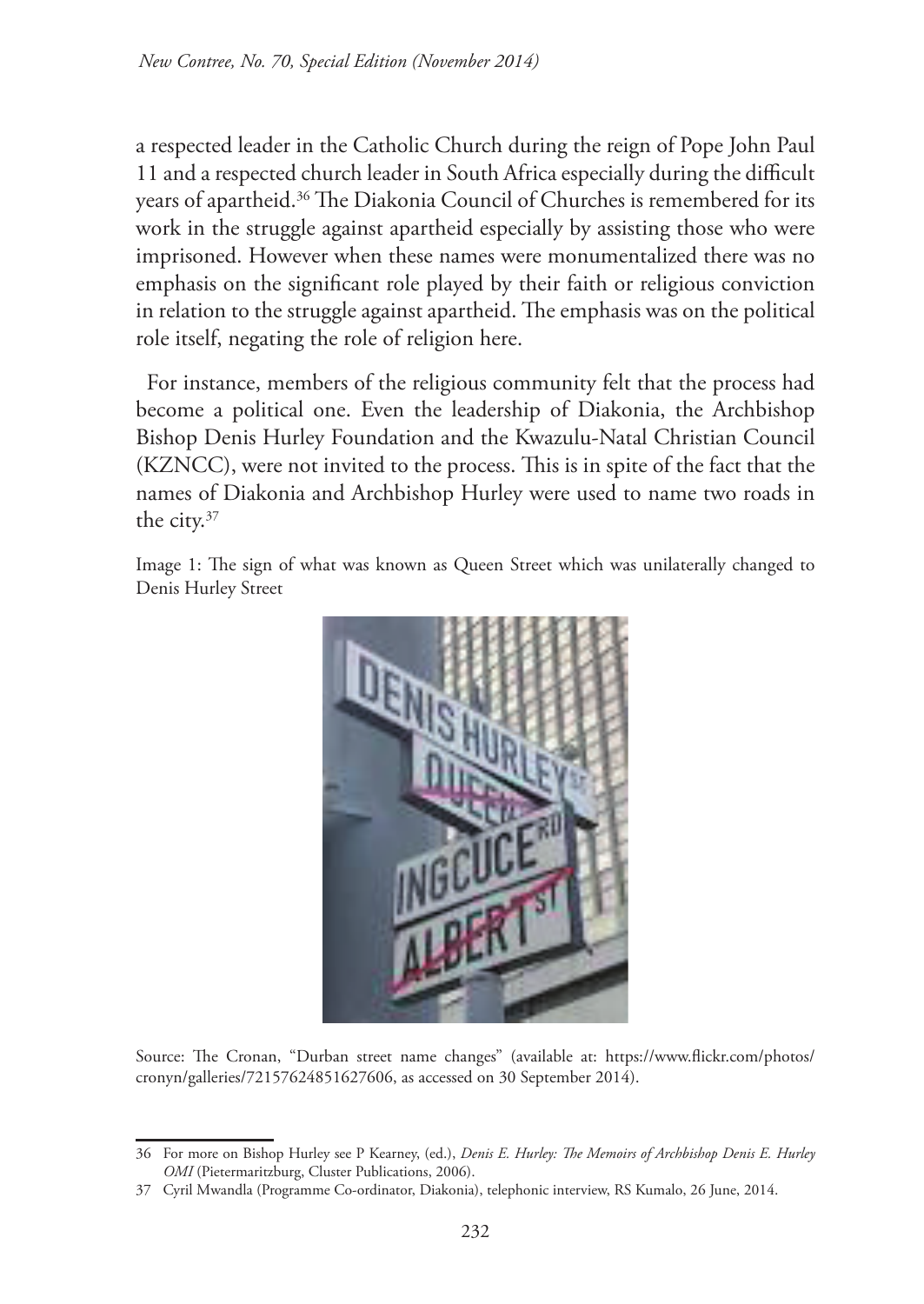Instead the renaming process was dominated by political parties who saw it as an opportunity to monumentalize their heroes and this led to intense political contestation. For instance the DA was opposed to some of the names that the ANC used. The IFP felt that their own history was being undermined by the ANC which was removing names of IFP leaders and replacing them with names of ANC activists. A case in point is with regard to the proposed changing of the major road from Durban to kwaMashu, which was known as the Prince Mangosuthu Highway. The ANC proposed that it be changed to Griffiths Mxenge Highway after its activist lawyer who was murdered by the apartheid security forces on this road in the mid-1980s. In the process of renaming, some important sectors of society were totally marginalized. Although there is ample evidence of the intentional replacement of some historical names with those of the heroes of the struggle who were aligned with the ruling party, there is no evidence of rigorous attempts being made to bring on board civil society groups like churches, Islamic groups and others.

The fact that some members of society felt alienated from this process can be seen from their response to it. They wrote in protest in papers against it and accused the ruling party of dominating the process. A coalition of opposition parties held marches in the city protesting against this domination and alienation. There was intense disagreement on the fairness of the process and the ANC was accused of using the process to preserve their own history and to distribute party favours to its cadres. Noleen Turner observed that:<sup>38</sup>

The proposed name changes in the eThekwini municipality have come up against a lot of opposition from both the public as well as political parties. One of the major debates is around the names that have been chosen, which consist mainly of apartheid freedom fighters who are affiliated with the ruling party, the ANC. Comments have been levelled which accuse the ANC of marking their territory and literally painting what they see as their town, red - dishing out name changes like party favours.

Indeed when one goes through the list of geographical names in the city, one realizes that the majority of these names are by far dominated by cadres of the ruling party or of organizations that were allies of the ANC. Therefore names that are successfully chosen to be used in streets "are homogenous and exclusive to a specific identity and tradition is often ideology driven".<sup>39</sup> There is a need to include the community in the writing of history; suppressed

<sup>38</sup> NS Turner, *The process of renaming streets in Durban…*, *Nova, Journal of the Names Society of Southern Africa,* 23, April 2009, p. 116.

<sup>39</sup> B Meiring, Geographical names and social cohesion, *Nomina Africana*, 23, April 2009, p. 37.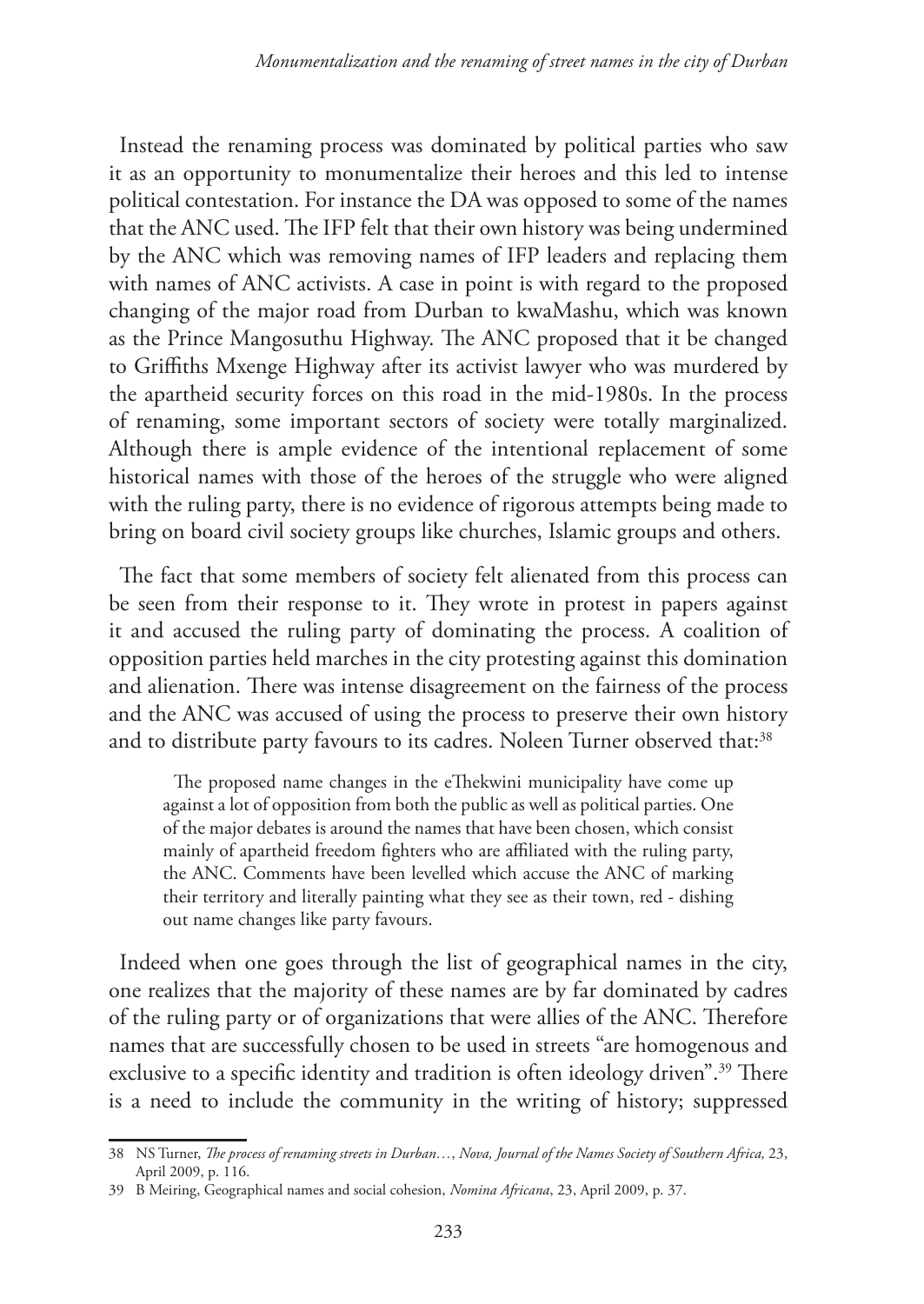memories and marginalized used voices have to be brought into the open. This can be done through the oral history project, which teaches us that history is incomplete until all points of view and sectors in society have been represented.40 However there is no evidence that this was done especially considering the names that made it to the list of monumentalization. Those responsible for implementing the geographical naming process had to guard against the construction of unintended perceptions and beliefs that may work against the intended aims of social cohesion and national identity.

This is when naming authorities at all levels need wisdom and a spirit of unbiased decision making.<sup>41</sup>

The concern and disagreements rested on the fact that different organizations were not happy with the process, feeling that they were excluded. So the whole process remained at a political level as a political game, rather than it cascading to the local level for it to be owned by all the people. It could add value in the promotion of social cohesion, which is one of the key objectives of the policy. Barbra Meiring noted that "This ideal of a unified and coherent society would then lead to a continued process of transformation of the toponymical landscape of South Africa".42 However the way this process unfolded in Durban did not seem to have promoted social cohesion but rather the opposite. There was resistance to the new names, with the IFP and the DA marching against either the removal of old names which they deemed to be deserving place in history or in opposition to new names which they saw as undeserving of monumentalization. There was a continuous renaming by spray paint of street names as a form of resistance by the aggrieved parties or members of society. Some names were defaced by people and the struggle between the political organizations over these names continues; however the names remain in place in spite of the contestation.

<sup>40</sup> P Denis, *Orality, memory and the past. Listening to the voice of black clergy under colonialism and apartheid*  (Cluster Publications, 2000), p. 10*.*

<sup>41</sup> B Meiring, Geographical names and social cohesion, *Nomina Africana*, 23, April 2009, p. 44.

<sup>42</sup> B Meiring, Geographical names and social cohesion, *Nova Africana*, *Nomina Africana*, 23, April 2009, pp. 31- 50.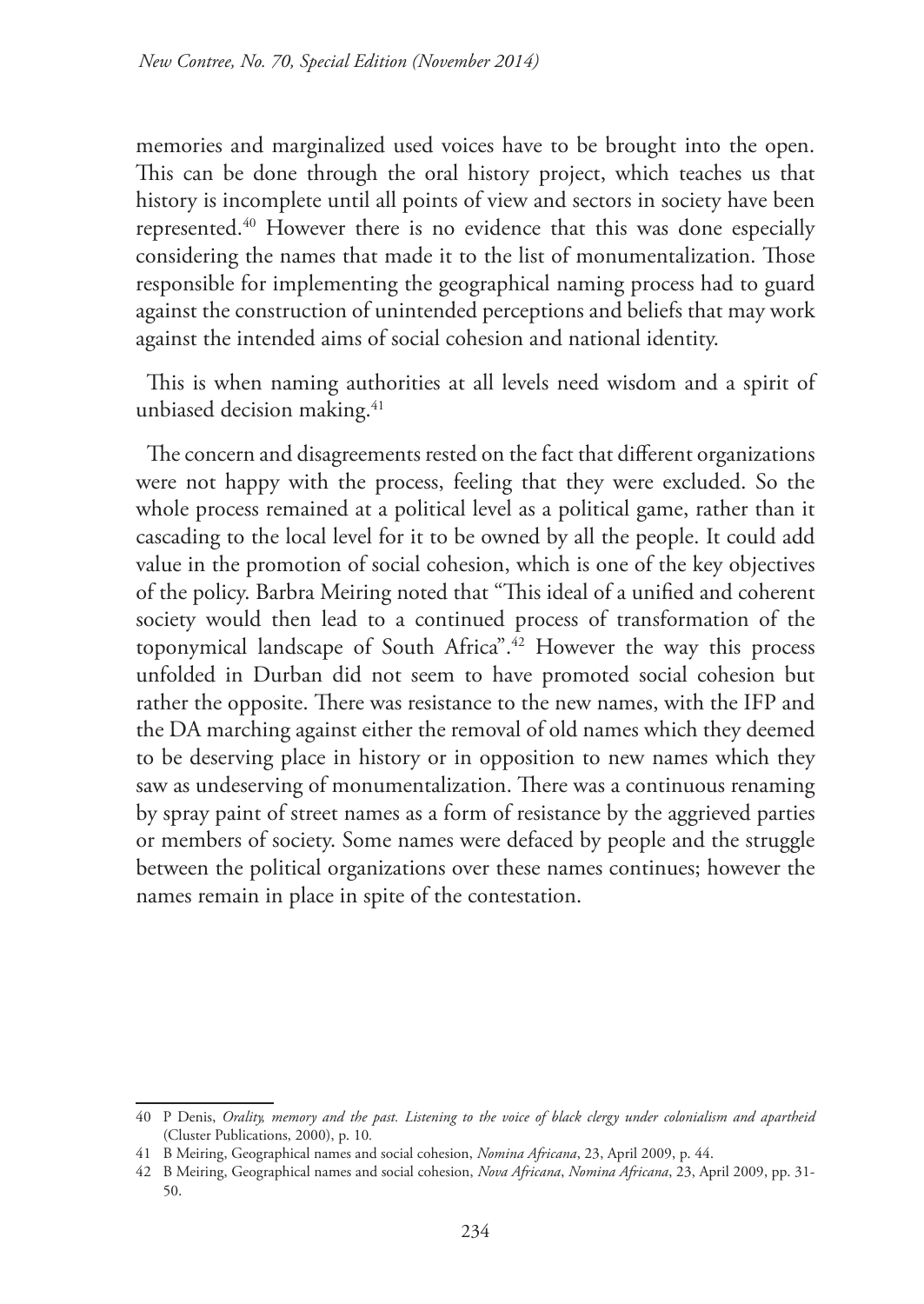

Image 2: Former Essenwood road changed to Stephen Dlamini road

Source: A Stuijt, "Durban residents object to ethnic-cleansing of white street names", November 2008 (available at: http://censorbugbear-reports.blogspot.com/2008/11/20000-afrikaners-object-to-ethnic.html, as accessed on 30 September 2014).

The resistance on some of the new names was seen through defacing - just like the names we can see in this photo where the new names of struggle heroes such as Felix Dlamini and Gladys Manzi, which replaced Essenwood and Marriot Street names, were defaced by people who disagreed with the process and the name.

Marginalized voices needed to be acknowledged. The main aim of this process was to promote healing, reconciliation and the re-writing of history. The end result created a rift and sharp divisions amongst members of society and posting a one-sided history in the streets of Durban, one that is biased towards a particular political organization.

#### **Monumentalization of History as the meeting point between politics and religion**

Monumentalization enables us to remember the names of figures that influenced society. These do not need to be politicians only. They must include cultural and religious leaders and ordinary people who have contributed to making life easier and possible for thousands of citizens, through their faith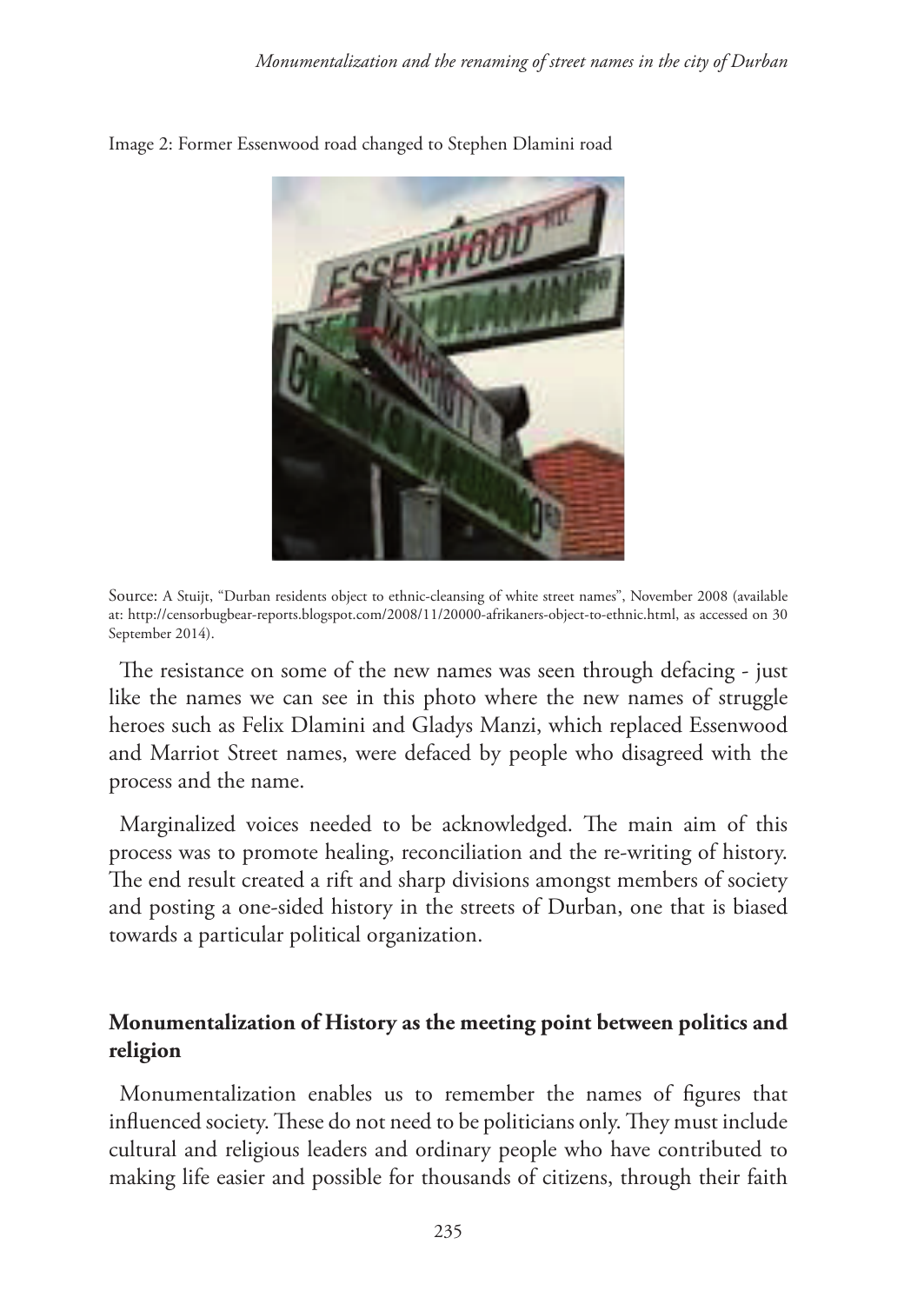convictions. They have run pre-schools, women's groups, and HIV&AIDS campaigns in churches. The values such people hold are important for the city of Durban so that their memories do not fade but remain in the memories of the nation, thus invoking a sense of pride, identity and patriotism. African culture recognizes and adores its heroes even those who are already dead; they are believed to be present in spirit.<sup>43</sup> The religious aspect of geographical names is significant considering that African people, being very religious in their orientation, identify with the narrative behind names to an extent of interpreting them from their religious perspective in order to derive meaning that is relevant for them. Religion provides people with the language and symbols they can use to talk about them and understand their world and how it impacts on them. Yet these leaders are political. Monuments espouse the values that hold society together - that is why people are always motivated to build symbols around outstanding figures. This leads to a form of civil religion, which cements the common vision of the nation or citizens of the cities. Viewed from this perspective it can be realized that the renaming process whose objectives were social and political extended to covering issues of experience and beliefs. This lead to people solidifying the names and their meaning which results in invoking some religious attachment to them. This is not only in the South African situation but globally there is a sense that monumentalized names although having some historical significance are not only limited to that but rather extend to offer political and religious meanings.<sup>44</sup>

In the South African situation it is noteworthy that it was not the religious sector that initiated the idea of monumentalization but was an act of government or politicians. In fact most religious communities did not play even a small role in this process. This is manifested in the lack of religious leaders' names - except for two streets which were named after a highly respected religious leader, Archbishop Denis Hurley, and a Council of Churches called Diakonia which has been prominent on issues of social

<sup>43</sup> J Mbiti, "Foreword", I Phiri & D Warner, (ed.), *Handbook of theological education* (Pietermaritzburg, Cluster Publications, 2011), p. xv; K Nurnberger, *The living dead and the living Christ* (Pietermaritzburg, Cluster Publications, 2011), p. 121.

<sup>44</sup> S Nuttall & C Coetzee, *Negotiating the past: The making of memory in South Africa* (Oxford, Oxford University Press, 2002), p. 19.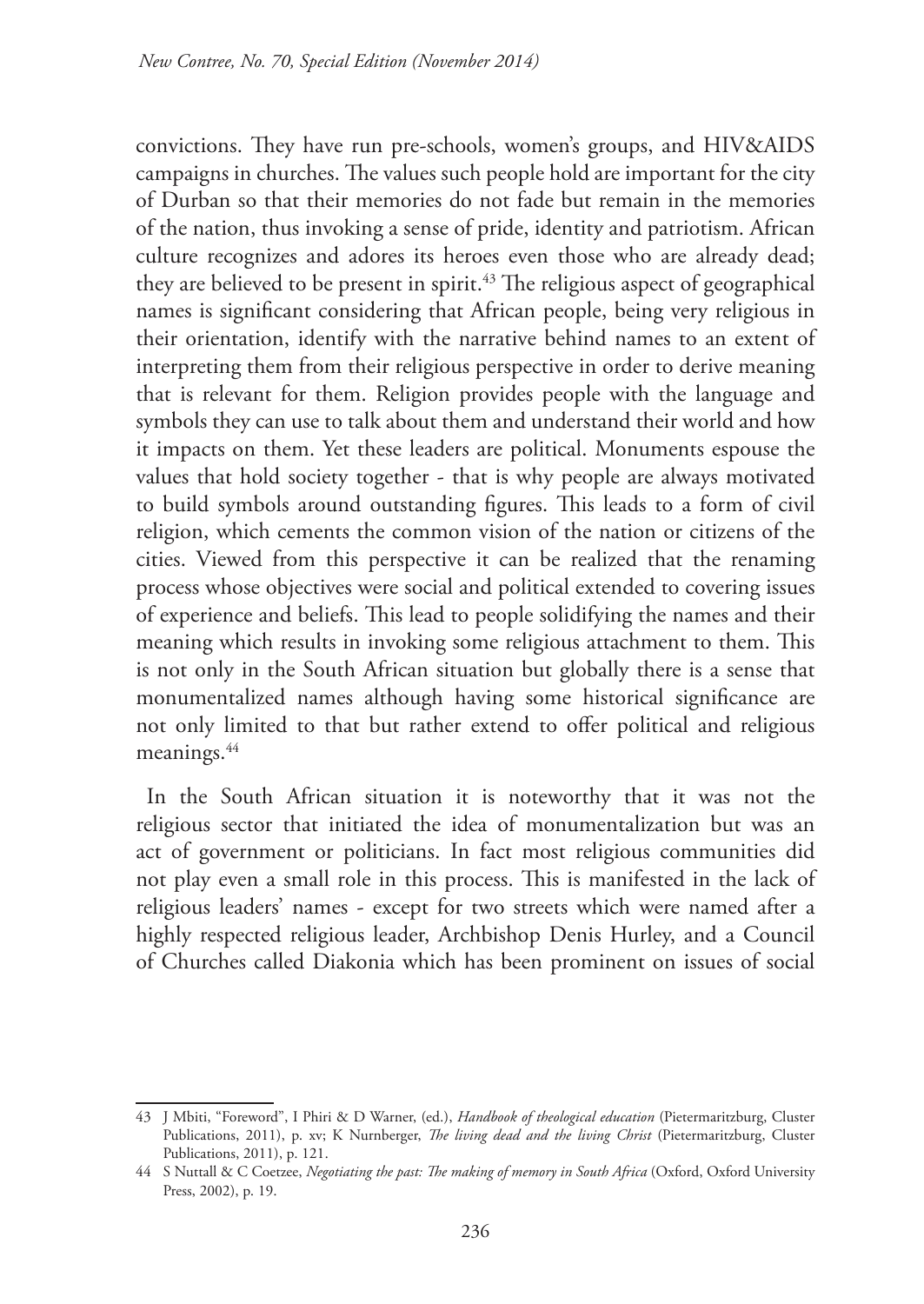justice in the city for a number of decades as already stated above.<sup>45</sup> However there is no evidence that these names were given in consultation with the rest of the religious communities. In fact when the relevant religious communities were asked if they had been consulted with regard to the use of these names in the renaming process, they said that they had not been consulted.<sup>46</sup> It is also noteworthy that these names were not nominated and supported by the religious community itself, so there was no proper consultation on why they should be used. Most of the people whose names were used in the street naming process were religious and had direct connection and involvement with the religious sector but the motivation for the use of their names did not highlight that aspect of their lives. It rather focused solely on their political work and impact. This means that the contribution of religion in the formation of political and social leaders was totally ignored or marginalized in favour of their political membership, motivation and contribution. For instance, Albert Luthuli was a devout Christian and offered his life both in the church and the struggle. He even gave testimony that it was his faith as a Christian that motivated him to be involved in the struggle. He wrote that:<sup>47</sup>

For myself, I am in the Congress (ANC) precisely because I am a Christian. My Christian belief about human society must find expression here and now, and congress is the spearhead of the real struggle… My own urge, because I am a Christian, is to get into the thick of the struggle with other Christians, taking my Christianity with me and praying that it may be used to influence for good the character of the resistance.

However when his name was used first to name the International Convention Centre in Durban and a major road, this was not mentioned. Instead his political contribution was given as the reason for the honour. What was mentioned in his honour was that:<sup>48</sup>

<sup>45</sup> Archbishop Denis Hurley was the most respected Archbishop of the Catholic Church in South Africa and was based at the City of Durban. He was respected for his work in opposing apartheid. He was also present at the historical meeting of the Catholic Church known as Vatican 2 and was appointed as a cardinal, meaning that he was a member of the Pope's Council. In South Africa he was known for his work against apartheid and he occupied the position of Archbishop for over 40 years. His work was paralleled only by that of Archbishop Desmond Tutu. It is interesting that his name was used to name a street, whereas Tutu's name was not used. The difference between the two churchmen was that although after apartheid Bishop Tutu continued his prophetic work, which saw him, criticising the government harshly, Archbishop Hurley changed his tone, he was more cautious and careful in his prophetic messages, and so he did not create enemies of the government unlike Desmond Tutu.

<sup>46</sup> Mwanda (Programme co-ordinator, Diakonia) telephonic interview, RS Kumalo, 26 June 2014; P Kearney (Archbishop Denis Hurley Foundation), telephonic interview, RS Kumalo RS Kumalo, 26 June 2014.

<sup>47</sup> A Luthuli, *Let my people go*, (Glasgow, Collins Fount Paperbacks, 1962), p. 138.

<sup>48</sup> Department of Art and Culture, *My country South Africa: Celebrating our national symbols & heritage,* Updated 2nd ed. (Pretoria, 2006-2008, Department of Arts and Culture), p. 42.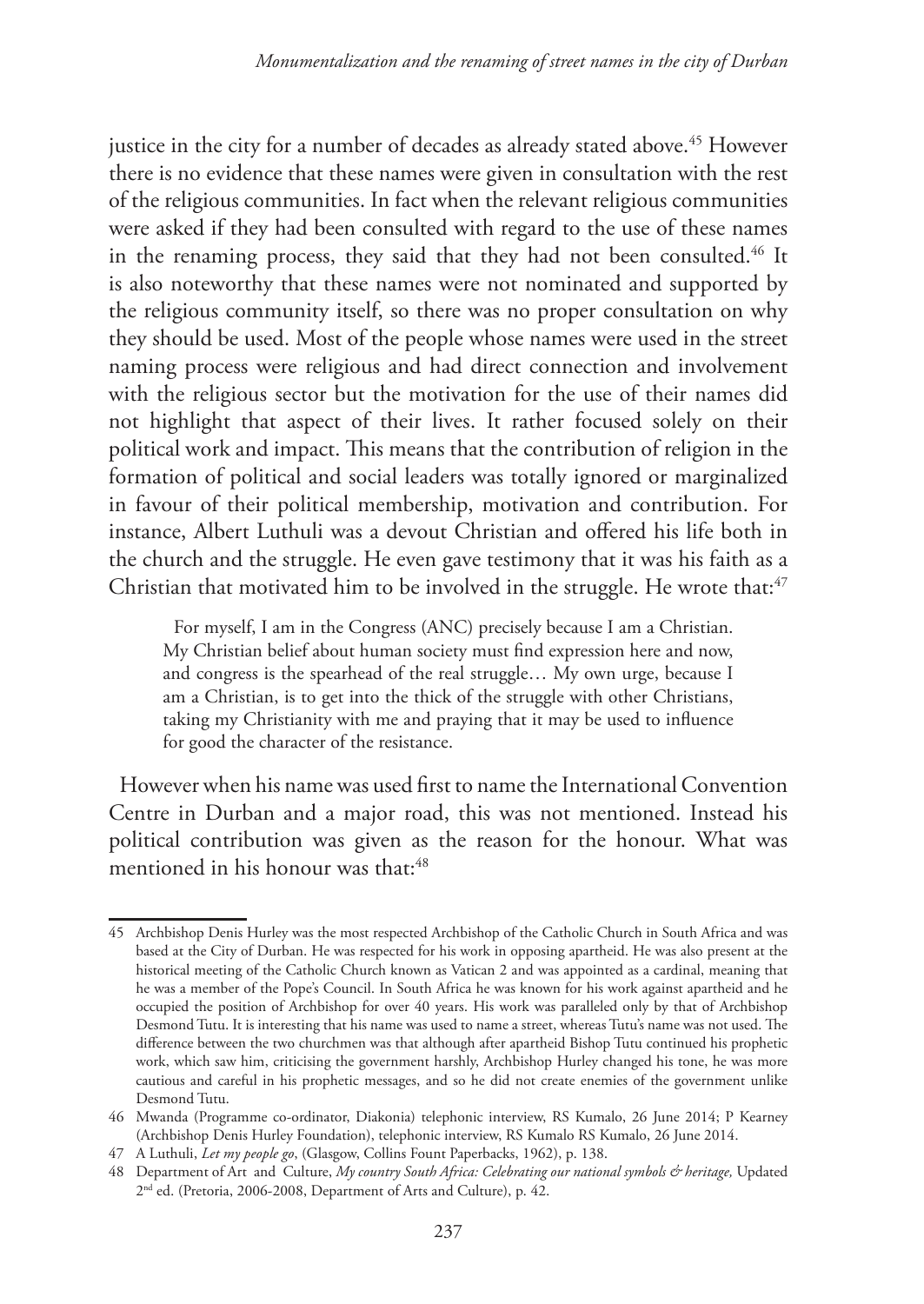Chief Albert Luthuli was the legendary liberation struggle leader and first African recipient of the Nobel Peace Prize in 1991. Although he grew up in tribal surroundings, Chief Luthuli believed in and fought for full political, economic and social opportunities for the oppressed people of South Africa. Because of his conviction and desire to see all people participate and enjoy the fruits of a prosperous South Africa, he sacrificed personal gain and comforts, and dedicated his life to the cause and to the services of his fellow South Africans. He served as President of the National Congress from 1952 until his death in 1967.

John Langalibalele Dube responded to his appointment as first president of the ANC with the words "forward with Christianity and civilization".49 Nelson Mandela could be heard saying that "without the church, without religious institutions, I would never have been here today".<sup>50</sup> For Albert Luthuli, John Dube, AB Uma, Nelson Mandela and many other leaders to be celebrated in a meeting that brings politics and religion together is fitting to their characters and legacies since the leaders brought the two into a creative synergy. This qualifies these leaders to have been monumentalized heroes and prominent members of the "cloud of witnesses" for they dedicated their lives and put their religious beliefs into practice by fighting against racism and ultimately becoming national heroes.

The primary effect of geographical names lies more in the identity, interpretation, meaning and ownership that people derive from them the moment they look at these names. This attests to the fact that geographical names have psychological effects on people. Being part of a highly religious society, the renaming committee cannot prevent people from attaching religious notions and meanings from the geographical names and the spaces they occupy.<sup>51</sup> This is even more important when we consider that geographical names are "national symbols" which are continuously evoked during national ceremonies and prayers. The ruling party, whose heroes dominate the geographical names, has always emphasized its close relation

<sup>49</sup> H Hughes, *First president: Autobiography of JL Dube the first president of the African National Congress* (Johannesburg, Jacana, 2011), p. 121.

<sup>50</sup> N Mandela, *Mandela: The authorised book of quotations* (United Kingdom, McMillan, 2011), p. 229.

<sup>51</sup> For instance it has been noted that the vast majority of the population in South Africa is Christian. According to the 2001 census, some 85 per cent of the population are religious. Laurence Piper has observed that "About 80 per cent of these are Christian, with 33 % belonging to mainline churches and 32 % belonging to Zionist churches. ... However the main point remains that South Africans remain a religious nation and therefore we cannot build democracy without including the religious sector which forms the biggest part of our population." L Piper, "Faith-based organizations, local governance and citizenship in South Africa", D Brown, *Religion and Spirituality in South Africa: New Perspectives* (Pietermaritzburg, University of KwaZulu-Natal Press, 2009), p. 54.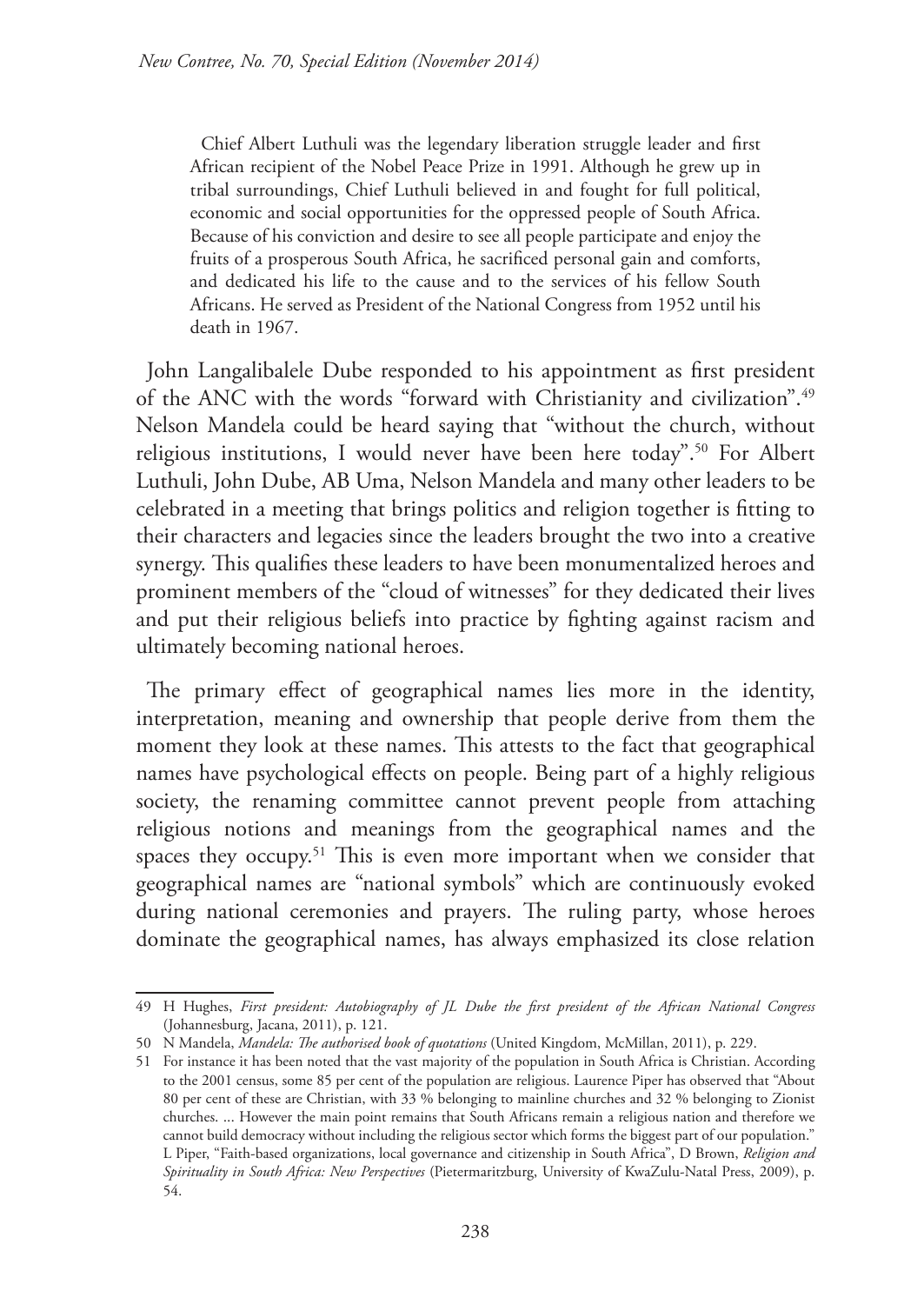with the religious community. Time and again leaders of the ruling party are heard attesting that the ANC was founded by priests and religious leaders.<sup>52</sup> For instance at a meeting of the African National Congress (ANC) and the World Council of Churches (WCC) in Lusaka in 1987 the then banned and exiled organization expressed its commitment to working with the religious community for the liberation of South Africa. The then president, Mr Oliver Tambo challenged the religious community by saying that:<sup>53</sup>

The African National Congress has a long history of association with the church. Our founders were church men and women, throughout the 75 years that link has never been broken as we enter the final stages of our struggle, and we believe that you too have responsibility to contribute to the maximum to remove a regime which offends the very principles on which the church was founded.

Tambo moved further to demonstrate that his organization's commitment to interfaith presence and collaboration was so strong that they had no intention to sever the ties with the religious community, in spite of the fact that in their midst they had communists. He said that:<sup>54</sup>

As in the past, we shall resist all attempts to inject any anti-religious notions into our midst. Indeed proceeding on the basis of old traditions within the movement, we are in the process of establishing an interfaith chaplaincy within the movement to ensure that all members of all faiths have ready access to such religious counselling and assistance as they may require.

When one considers Tambo's statements and the fact that he himself was a deeply religious man and was at the helm of the exiled movement for over thirty years, one can conclude that there is a genuine commitment to religion found in the tradition of the ruling party that can be traced from as far back as its founding and its time in exile.<sup>55</sup> This has been clearly stated in the constitution of the country which has declared South Africa to be a religiously neutral one. This demonstrates that South Africa has a government that is committed to taking religion seriously into the future. It is with that in mind that the discussion on interfaith dialogue should be approached and

<sup>52</sup> N Etherington, "Religion and resistance in Natal", A Lissoni (ed.), *One hundred years of the ANC: Debating liberating histories today* (Johannesburg, Wits University Press, 2012), p. 55.

<sup>53</sup> Oliver Tambo's Address to the WCC in Lusaka from the 4th to the 8th May 1987, M Motshekga, *The genesis of the interfaith movement in South Africa,* Address to the Eastern Cape Provincial Legislature, Bishop, 30 July 2010, p. 1.

<sup>54</sup> M Motshekga, *The genesis of the interfaith movement in South Africa* (Paper, Sitting of the religious parliarment, Eastern Cape legislature, Bisho, 30 July 2010), p. 1.

<sup>55</sup> It is said that Oliver Tambo, who was a committed Anglican, sometimes forced his bodyguards to get into the church with him instead of waiting outside and would insist that they pray before eating.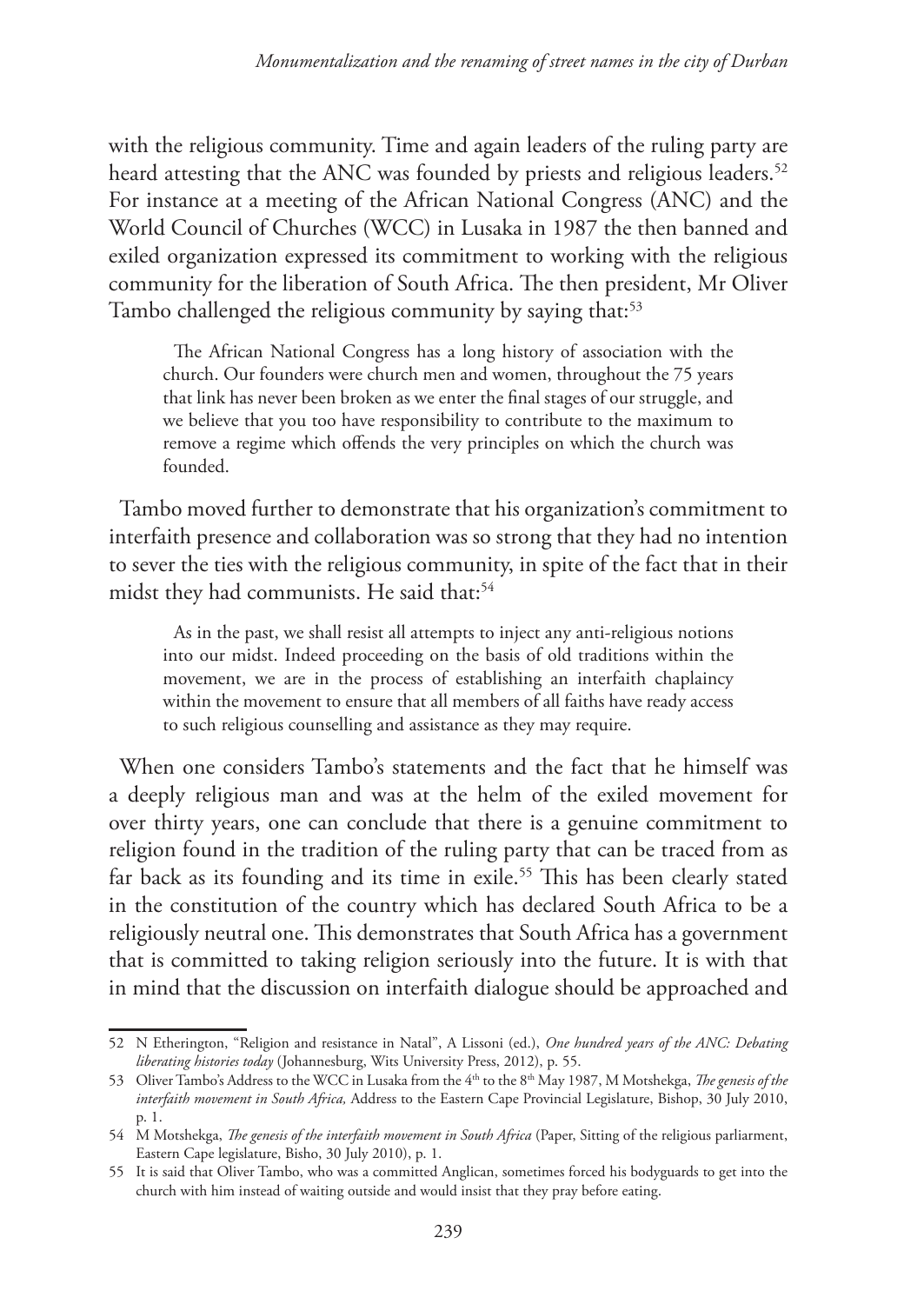we should be encouraging the religious community to embark on strategies of how they can grow themselves and the contribution they can make to develop our democratic society.

A number of presidents of the ruling party and the government have unequivocally committed the government to working with the religious community. For instance President Mandela called for the religious communities to be involved in partnership with the government. He said that:56

The transformation of our country requires the greatest possible cooperation between religious and political bodies, critically and wisely serving our people together. Neither political nor religious objectives can be achieved in isolation. They are held in a creative tension with common commitments. We are partners in the building of our society.

The same sentiments were expressed by President Zuma when he called for the religious communities to work in collaboration with the government in order to enable development. He said that:<sup>57</sup>

We need the support of the church and all faith-based organizations so that together we can release our people from the slavery of poverty and its manifestations. Government should open its doors to enable interaction with faith-based organizations on policy and implementation. There are many programmes that require collaboration with faith-based organizations.

Often increased religious rhetoric and support has been a precondition for political support which manifests itself in the crucially sought after political votes during elections to maintain political dominance. Why is it important for us to study the interface between religion and politics and to even talk about these two in the same line? The answer is simply because the two are inseparable, especially in the African context where life is viewed as holistic and interconnected. Secondly, because religion "matters" in Africa sometimes more than politics. Africans in general are "incurably religious". In the African context generally speaking religion is political and politics are mostly shaped by the religious orientation of the participants. It is for that reason that some scholars have argued for religion to be taken seriously in political processes. Generally there is agreement that religious organizations play a constructive role in the development of society.

<sup>56</sup> Nelson Mandela's, Address to the National Religious Leaders Summit (Organized by the Commission for Religious and Traditional Affairs, Johannesburg, 1997).

<sup>57</sup> Jacob Zuma's Address to the Rhema Church Prayer Service, 15 March 2009.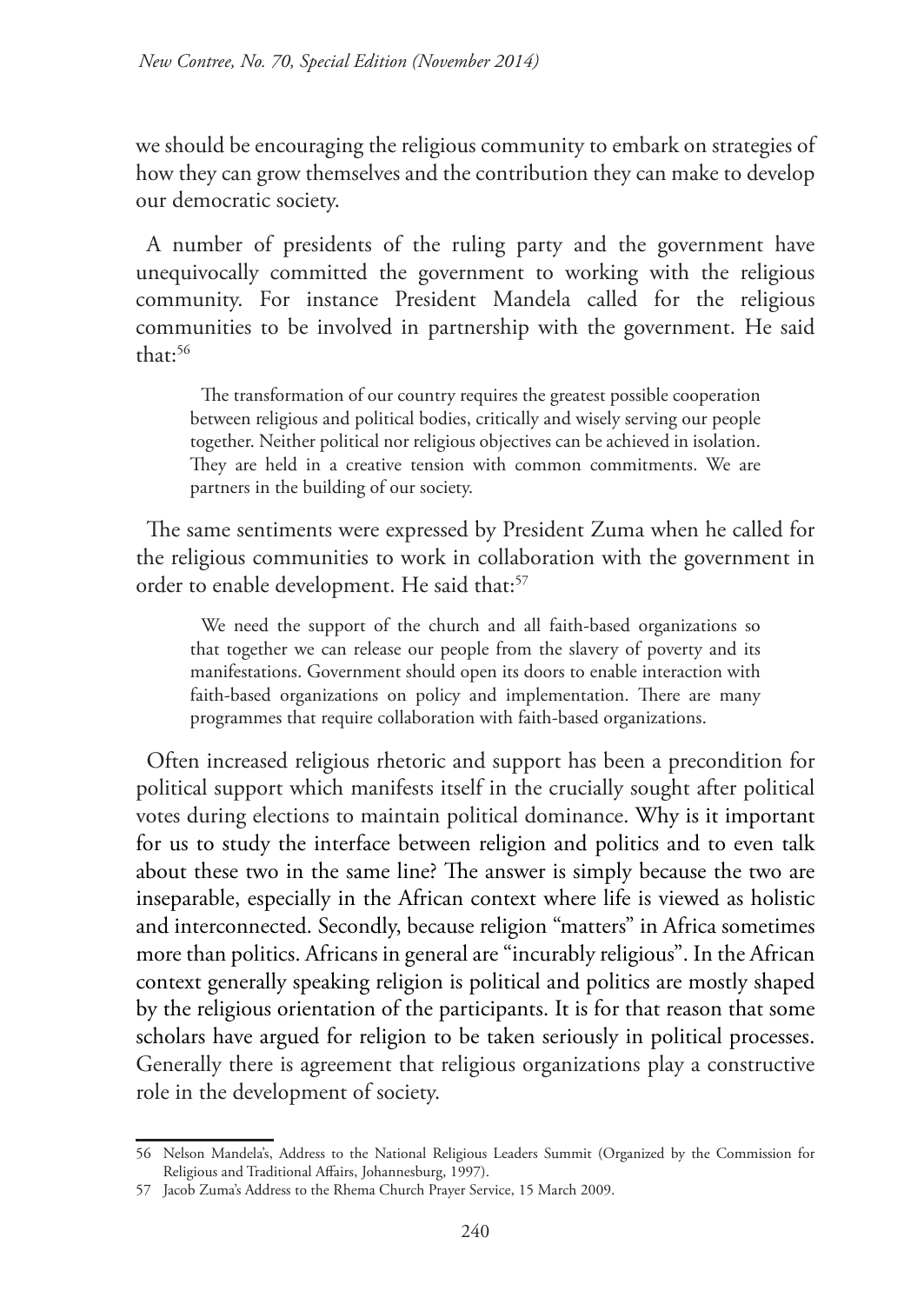#### Paul Gifford noted that:<sup>58</sup>

A religion provides definitions, principles of judgement and criteria of perception. It offers a reading of the world, of history, of society, of time, of space, of power, of authority, of justice, and of ultimate truth. Religion limits or increases the conceptual tools available, restricts or enlarges emotional responses, or channels them, and withdraws certain issues from enquiry. It inculcates a particular way of perceiving, experiencing and responding to reality. Religion can legitimise new aspirations, new forms of organisation, new relations and new social order. Every religion involves struggles to conquer, monopolise or transform the symbolic structures which order reality.

It is with the understanding similar to Gifford's thinking that Vadiet Bader has warned against the exclusion of religious organizations during political deliberations. He said that:<sup>59</sup>

The extreme exclusion of religious reasons and arguments in liberal democracies is morally arbitrary, unfair and practically counterproductive.

For instance in South Africa over 96% of the population professes to be religious. They follow one religion or another including what they call secular spirituality. 85% of the population is Christian. These are your voters, members of political parties and even politicians. When they engage in political activity they do not leave their religion at the door, but rather they go with it. They take religion with them into political meetings, to their voting booths and sometimes they take their politics to church meetings, rallies and so on. There is a certain type of civil religion that is accepted. It is one that does not critique the state but rather supports it. Prophetic forms of religion do not sit well with governments. This means that the geographical names must suit the socioreligious and cultural conditions of South Africa. This contribution argues that transcending the political, social and cultural meanings that are created by the geographical names there are religious meanings that are created which lead to a form of civil religion that is held by the people. This civil religion is linked to the names of the people who are being celebrated and extend to the political organizations to which they belonged.

#### **Marginalization of religious sector**

The marginalization of religion in the process of monumentalization was a

<sup>58</sup> P Gifford, *African Christianity: Its public role* (London, Hurst & Company, 2001), p. 26.

<sup>59</sup> V Bader, "Religious diversity and democratic institutional pluralism", *Political Theory,* 31(2), pp. 265-294*.*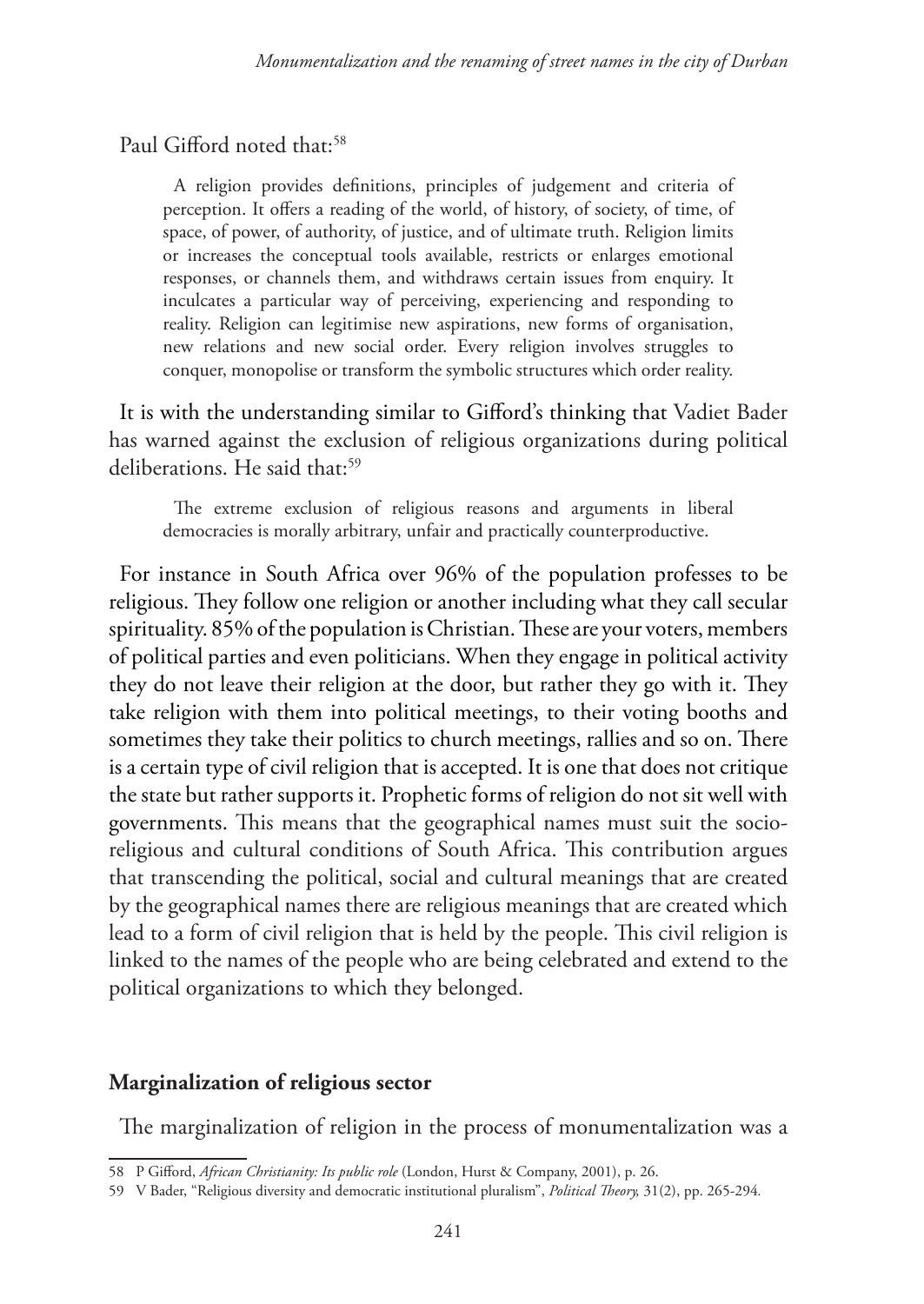serious oversight on the part of those who are responsible for managing the process. There are two reasons why religion has to be taken seriously in this process. Firstly, monuments invoke religious interpretations and meaning for people, beyond the political ones that were intended. Secondly, most of the people who are monumentalized were products of religious institutions. For instance, most were educated by institutions such as the church, protected by these institutions when they were being persecuted by the apartheid government and others found their motivation for fighting for freedom from their faiths. This is not Christian religion alone, but Islam, African Initiated Churches and others. These churches and faiths produced leaders such as Nehemiah Tile, Enoch Mgijima, Isaiah Shembe etc. who mobilized the African people to resist colonization and apartheid under the banner of religion.60 Some Muslim leaders drew resources and inspiration from their religion to fight firstly against colonization and later apartheid. Farid Essack has noted that:<sup>61</sup>

Speaking as one who has made some contribution to our struggle for justice, I am also aware of the enormous strength that many of us (Muslims) have derived from our religious traditions. Many of us have earned the right to argue for the consideration of our religious values in our country's constitution. For example, as a Muslim, I believe in comprehensive faith with comprehensive morality.

African Initiated Churches also made a tremendous contribution in resisting not only apartheid but colonization. In his work on Shembe, Gerald West has observed that Isaiah Shembe, who is the founder of the Shembe Baptist Church, founded it as a response to oppressive readings of the Bible. For Shembe, mainline Christianity was consistent with the laws that supported the subjugation of black people and this manifested itself in the way that scripture was interpreted and the hymns that were sung in churches. It was for these reasons that Shembe decided to re-interpret scripture in a manner that affirmed African (Zulu) culture and composed new hymns. 62

It is important to note that in spite of the ambiguous role that was played by religions during the years of oppression, there is general agreement and ample

<sup>60</sup> M Ngada, & M Mofokeng, *African Independent Churches* (Pietermaritzburg, Cluster Publications, 1994); B Sundkler, *Bantu prophets in South Africa*, 2<sup>nd</sup> ed. (London, Oxford University Press, 1961), pp. 100-161; M Daneel, *All things hold together* (Pretoria, University of South Africa, 2007), p. 361.

<sup>61</sup> F Essack, *On being a Muslim: Finding a religious path in the world today* (Oxford, One World, 2009), p. 170.

<sup>62</sup> Gerald West echoes the same sentiments in J Cabrita, *Text and authority in the South African. Nazaretha Church*  (Cambridge, Cambridge University Press, 2014), p. 32; L Garner, *The Man of Heaven and the Beautiful Ones of God* (Pietermaritzburg, UKZN Press, 2004), p. 14.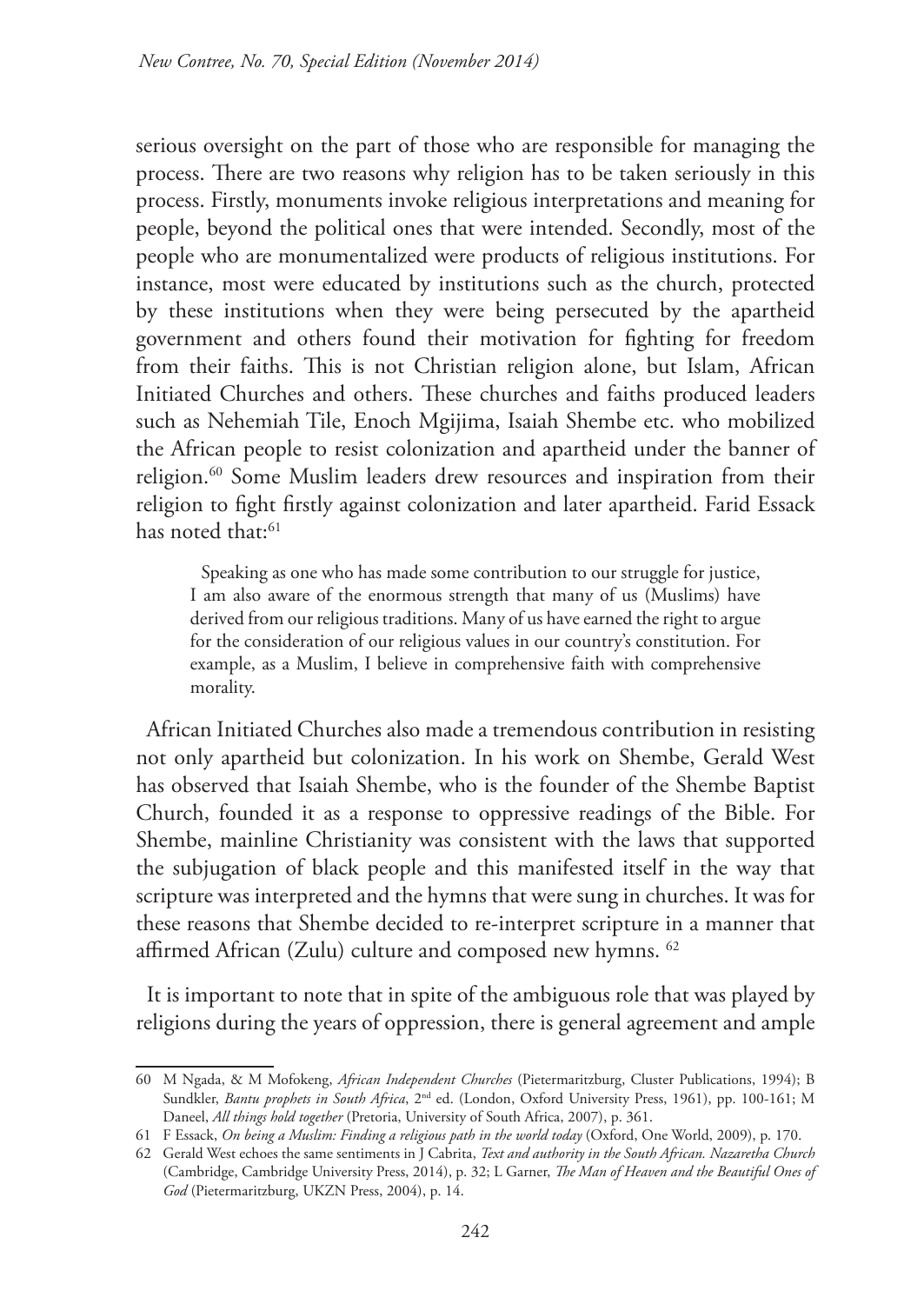evidence that some religions also played a liberative role. Writing from an African Initiated Church's perspective Archbishop Ngada noted that:<sup>63</sup>

Black Christians in ever greater numbers were throwing off their white masks and preaching Ethiopian message of Arica for the Africans. These new churches were saying that they would not rest until Africans were freed from their hardships of British rule. What was developing was a spirit of African nationalism.

 Then the question is why were they excluded? Some churches were sites of struggle and there were bishops who fought in the struggle but there are no names remembering them in public places and on roads. These are churches like Central City Mission yaseThekwini under the leadership of Bishop Norman Hudson, who used to accommodate meetings, conferences and even funerals by the United Democratic Front (UDF) and the Mass Democratic Movement (MDM) when the City Hall was not opened for black people and organizations. Having educated the first black elites, supported them in the struggle against oppression, bought land on behalf of black people, and opened places of worship as sites of the struggle, one expected the religious sector to be represented in this process and even allowed to raise names of the struggle heroes who came from this community.<sup>64</sup> However this sector was totally ignored and instead the whole process became a political one

As a result, there has been a commemoration function throughout the country, which has included the renaming of roads, towns and public buildings after these heroes, most of whom are children of religious institutions. This has led to rigorous debates and contestations, sometimes even protest marches from dissatisfied groups. Such commemorations have been marred by vigorous contestations from different sections of society, thus making it difficult to achieve one of the principal aims which is to unite the nation and contribute to its healing and reconciliation. Instead the opposite has been the reality. In some cases instead of bringing about healing these commemorations have opened up the wounds of the past and promoted further divisions and

<sup>63</sup> NH Ngada, & KE Mofokeng, *African Christian Witness: African Indigenous Churches* (Pietermaritzburg, Cluster Publications, 2001), p. 6.

<sup>64</sup> Here one is thinking of missionaries like James Allison of the Wesleyan Church and William Wilcox, Adams Newton, Daniel Lindley, and Aldan Grout of the American Board, who organized black people and helped them to own land, trained them to be successful farmers, built schools and hospitals for them. It was the work of such pioneers that laid the foundation for the liberation movements that produced the heroes that are now to be monumentalized.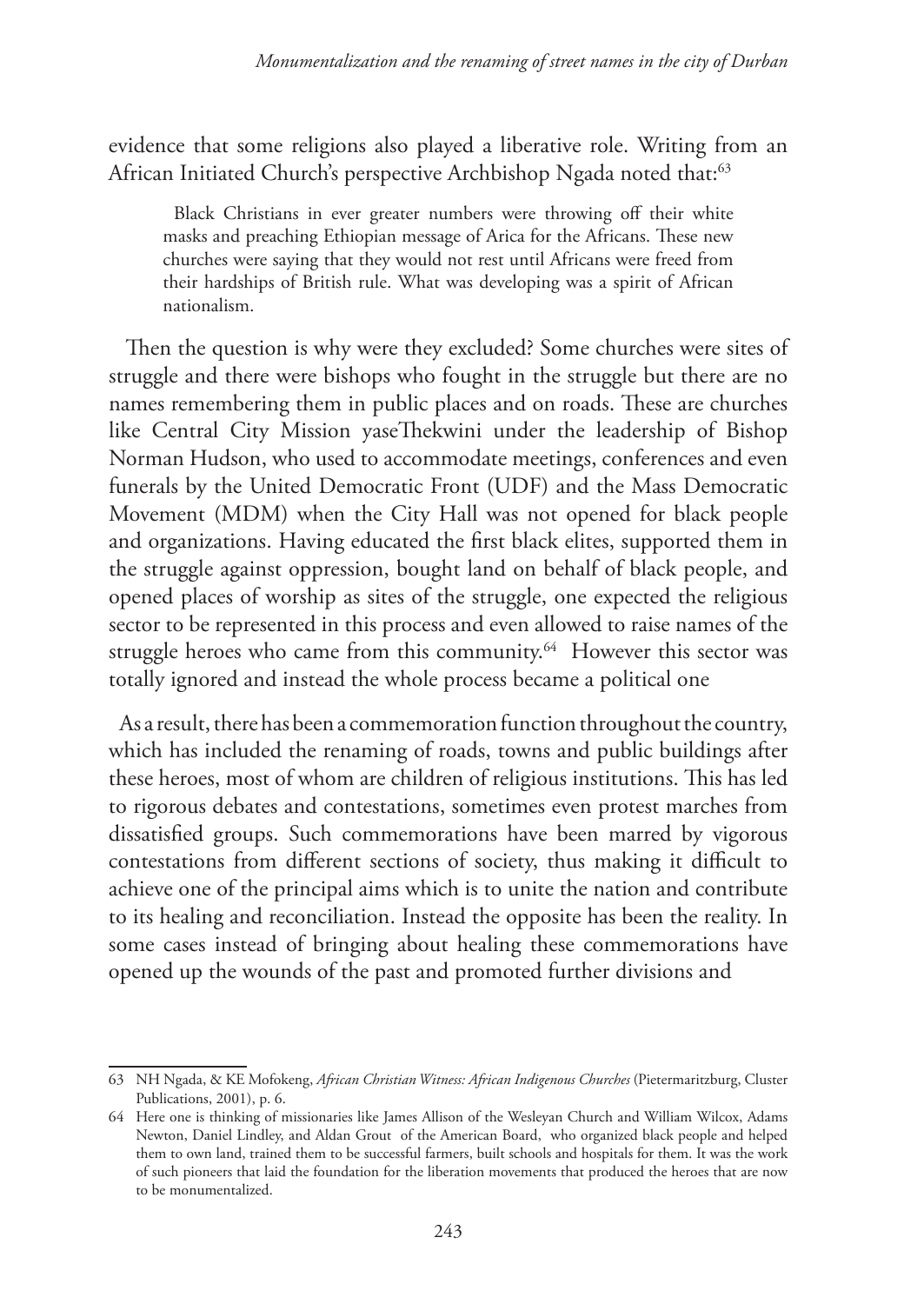anger.65 The religious sector has not been spared this confusion. Religious communities have the greatest number of followers in the population and should have been at the forefront of this process but their role has been nonexistent.

#### **Monumentalization as the canonization of History**

Canonization is a moment in history where a community agrees on a people who represent their values, aspirations, and identity. The canonization process has to be people-driven because it is their history. It involved all people and is representative of all people groups and races. It needs to be vetted by all and it is the people not the politicians who must be involved in the dialogue. If you canonize without this due process you have marginalized other voices. Will there be an opportunity in future to update the history? An unfortunate conclusion can then be reached that attempts have been made in some cases to maintain the dominance of the ruling party in the street names, thus marginalizing smaller or less popular community leaders. This means that history is repeating itself when those who are in power are writing it to suit and maintain their own political narrative. Indeed history is written from the perspective of the winner and the powerful. This means that history is now told from one perspective and all the others are lost, because as time goes on people will depend on the geographical names to learn the history of the struggle against colonization and apartheid. So while the aim of the renaming process is to tell the story of the nation as a whole, it ends up telling the story of the ruling elite so that they can perpetually remain in power. Thus the monuments themselves are used as tools of maintaining dominance by a particular group in society. Therefore it is clear that the renaming process is not an innocent process that cannot be manipulated and is self-correcting. This has two important implications for history. Firstly, it means that now history is contested and seen by others not to be complete, but rather biased towards a particular political narrative. But it has been cast in stone as 'The' story of liberation in the city of Durban. Whilst genuinely committed to the proper representativeness of the geographical names, the ruling party is concerned that their narrative must not be forgotten and therefore the opposition parties represent a threat to their hegemony. Therefore the party

<sup>65</sup> In the process of building the nation the Christian church has an important role to play because it influences a significant number of the population in the country and since over 82 % of the population claims to be religious and over 72% is Christian.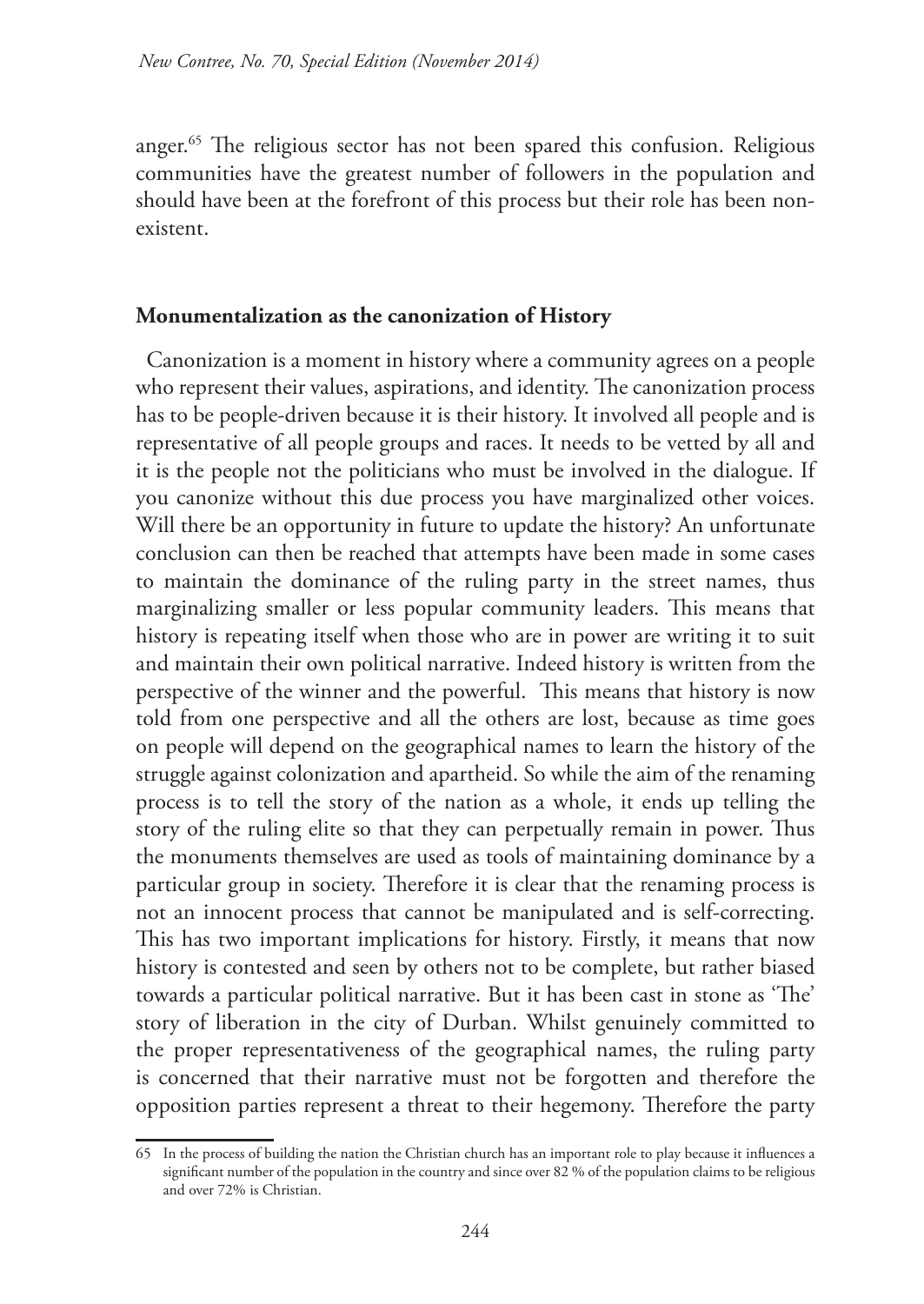is happy to push forward the naming process. It has become very clear that due to the power that it commands in the province and especially in the city of Durban, both in the municipality and in society in general the ruling party cannot be prevented from having names of its heroes and cadres dominating the geographical names. That means the dream of using the geographical names as a tool of developing social cohesion has not only failed but rather has achieved the opposite - social exclusion represented by the unhappiness caused by the geographical names which will be always in the faces of people as they walk the streets. For this incoherence to be remedied there is no need not to stop the process, but to continue it and find ways of bringing the opposing parties into dialogue and collaboration. This may even lead to compromise where more spaces can be created for other geographical names to be used; these should be given to the aggrieved parties.

# *History and justice*

One of the key questions that comes to mind when one looks at this process is what happens to the names of those who were proponents of colonization and apartheid? Should their names be removed because they are irrelevant in a democratic dispensation? If yes, does this not mean wiping an important part of history away? A case can be made that for history to be complete it needs to present both the heroes and villains of an era of a particular society. A good story has its roots from a bad story, or every historical fact has two sides, good and bad and therefore, for history to be complete both sides of the story need to be presented. The names that existed were telling the story of the people. For instance Prince Mangosuthu Buthelezi is amongst the most vilified leaders, and then his name was removed and replaced with that of Griffiths Mxenge a hero and martyr of the struggle aligned to the ANC. The IFP differed from this by supporting a huge march against the removal of Buthelezi's name.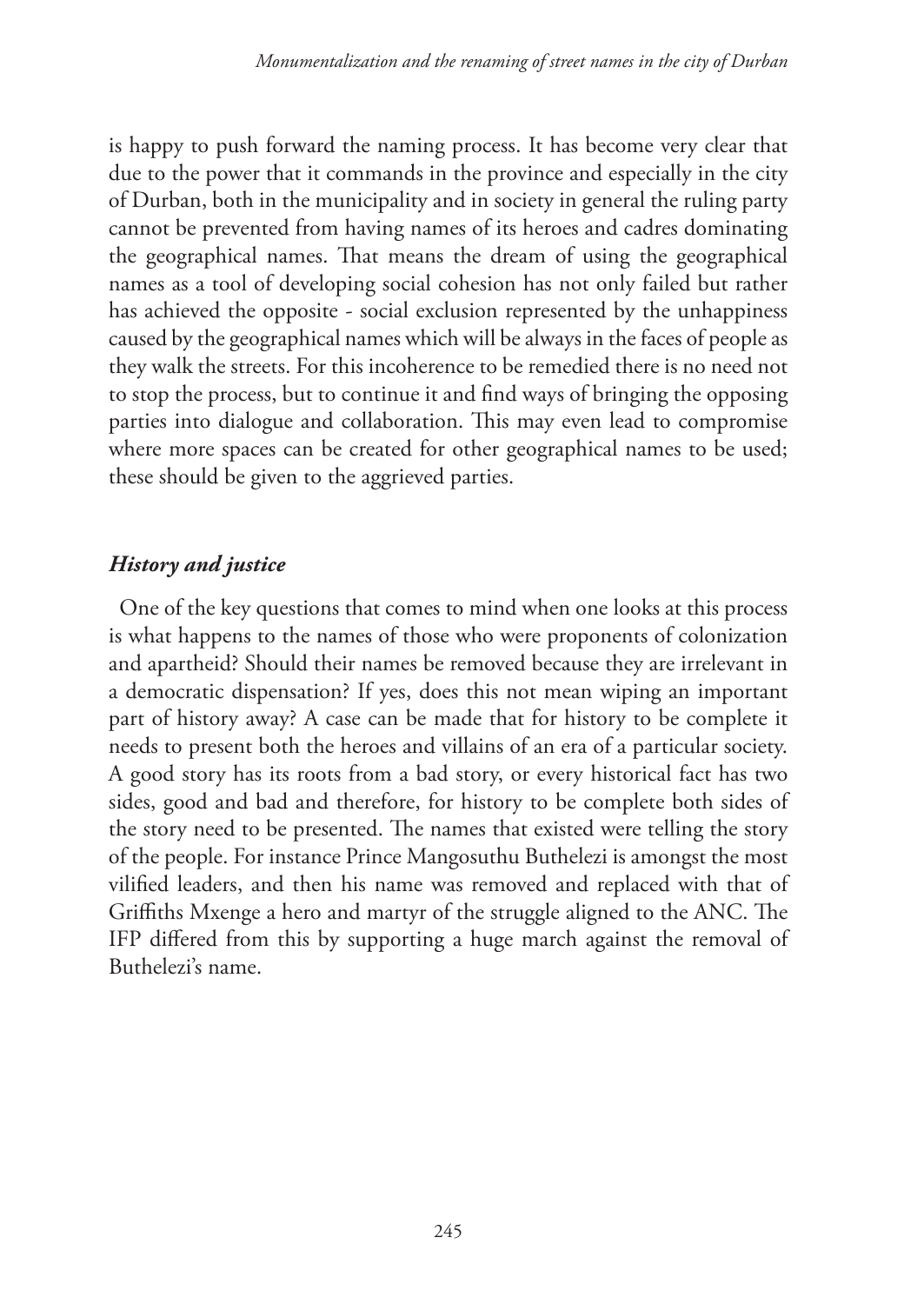Image 3: Members of the IFP marching in the streets of Durban protesting the changing of the name of Prince Mangosuthu Buthelezi highway to Griffiths Mxenge of the ANC



Source: Independent Online, "Thousands turn up for march against renaming", May 2007 (available at: http://www.iol.co.za/news/politics/thousands-turn-up-for-march-against-renaming-1.351040?ot=inmsa. ArticlePrintPageLayout.ot, as accessed on 30 September 2014).

Members of the IFP marching in the streets of Durban protesting the changing of the name of Prince Mangosuthu Buthelezi highway to Griffiths Mxenge of the ANC.

The point that I am making in this section is that monumentalization must not be one-sided by the telling of the good story only. It must be balanced. It should not come from one school of thought; it should not be for the populous and powerful. The contesting voices, especially from those people from the streets, must be heard. That is why you need the most vilified names to be included - because they are part of the history. History has to be balanced by presenting both sides of the story and by giving an opportunity to all groups to preserve their part of the story, even if they are no longer politically correct.

### **Conclusion**

The aim of this article has been to highlight a hidden aspect of the process of renaming streets in Durban from 2006 to date. The thesis of the article has been that the religious sector did not play a significant role, as they should have, in this process. It has argued that the religious sector should have played a pivotal role but it was unconsciously marginalized in the process. In the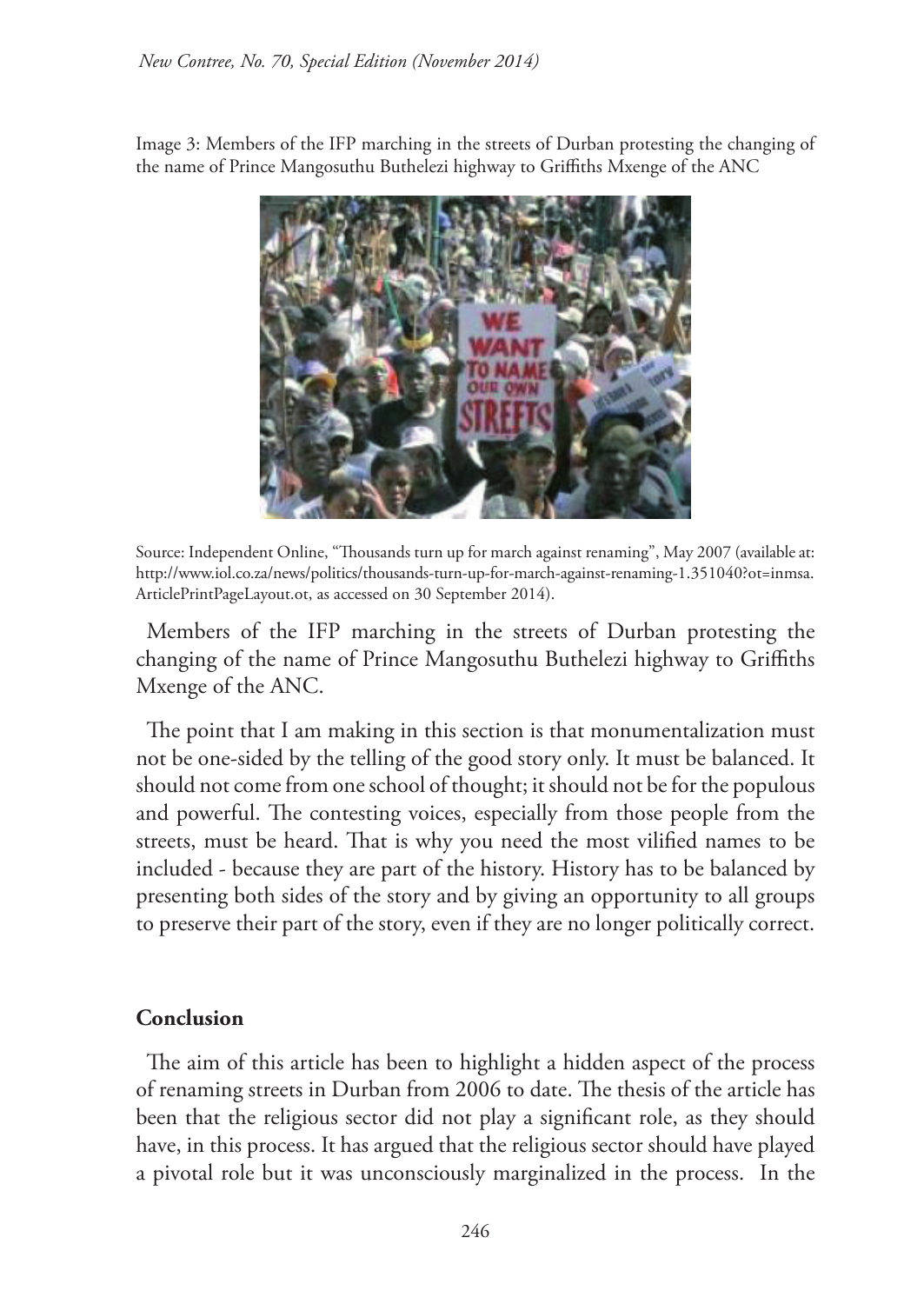year 2006, the City of Durban embarked on a street renaming programme which culminated in over 182 streets and major roads having changed their names from those of English and Afrikaner heroes, who marked the colonial and apartheid history of the town, to those of black heroes, in order to mark the democratic dispensation. The positive effect of this project is that it marked the political change that not only the city but the country as a whole had experienced. Through the monumentalization of the streets using heroes of the struggle, recorded a new narrative of the history of Durban and its citizens. The negative side is that the process was marked by tensions and contestations as a result of different views on the naming process. Amongst the potential key players who remained on the peripheries of this process, whereas they deserved serious consideration because of their contribution in the struggle for the end of colonization and apartheid, was the religious community. Linked to that is the fact that this community has the capacity to help with the re-interpretation and creation of a deeper understanding and meaning of monuments. However it is hoped that in the long term even these tensions will be healed and the real objective of this process which is the "promotion of healing and reconciliation" will be realized.<sup>66</sup> A few lessons have been drawn from this process and I would like to conclude this paper by highlighting each one of them.

 Firstly, a "politicized" process. The monumentalization defeated the very purpose for which it was aimed, which is to enable healing, reconciliation and social cohesion, by having been too politicized. The renaming of geographical spaces - be they roads, buildings or public facilities such as stadiums - are not always free of the influence of the ruling elite. Whilst the policy may be open and calling for the participation of all interest groups in society to influence this process, there is a factor that sometimes is ignored which is the conscious attempts by those who are in power to influence the process in their favour. This is by ensuring that names they prefer are used in the process, be they their political heroes and allies, or at most even making sure that their opponents do not get an opportunity to include their preferred names in the list of geographical names. As already discussed above, the renaming process was dominated by political organizations that saw it as an opportunity to record their own narratives of the struggle by naming the streets using their heroes. This was possible because since the process was managed at the local municipality, the political parties were privy to the guidelines and process and

<sup>66</sup> No. 118, Act of 1998, The Geographical Renaming Policy.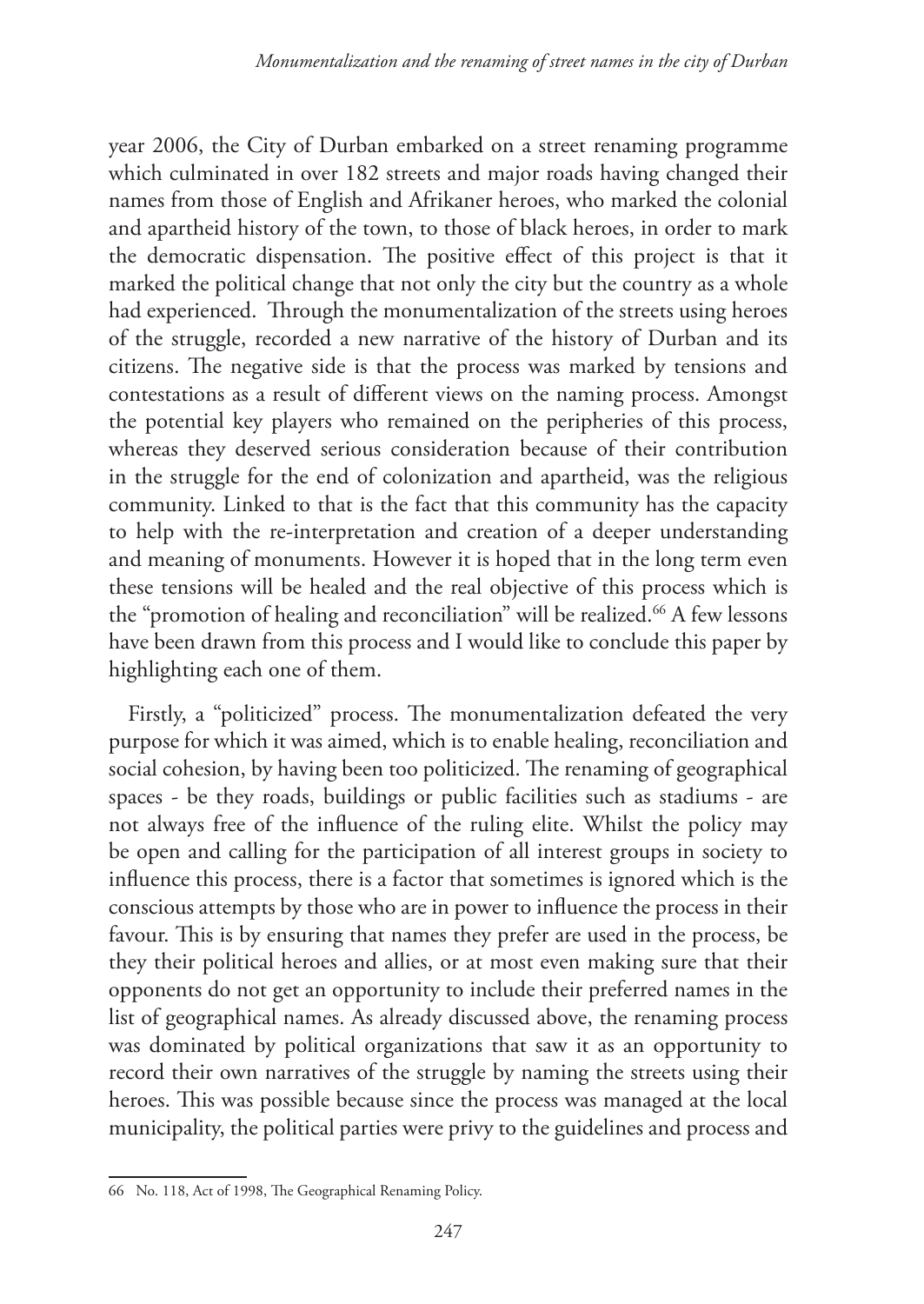they formed the renaming committee. Although an invitation was extended to all members of the community to participate by submitting names, the process had already privileged political organizations by allowing the process to be driven by the municipality. The moment the political parties started squabbling over the names, other civil society groups including religious communities were engulfed by fear that this could lead to political violence, especially in a province that has a history of political conflict and violence. This discouraged the already apathetic members of the religious sector from being involved in this process. A good example is the implementation of this process in Pietermaritzburg, which was less politicized; the guidelines underlined the fact that the renaming process was aimed at promoting healing and reconciliation and social cohesion. Therefore the renaming process was to be celebrated and owned by various sectors of the Pietermaritzburg community, although admittedly they had held different stakes in the process and identified with the new geographical names of their monumentalized streets.

Secondly, "independence and transparency of the management of the naming process". The degree to which geographical naming is entrenched or not in people's minds depends on the levels and type of education given to them. Appreciation of the geographical names policy and process required a constant, thorough and rigorous process of education, where the objectives, processes and long term implications of this process were drilled into the people's minds. The education process should have been conducted and driven by civil servants, activists from civil society groups and people from faithbased organizations. Had this been done, members of the community from all persuasions would have been better prepared for participating in this very important but fragile process of re-writing the history of their city through the names of their heroes and leaders. Since an involved process of education did not take place, the community was underprepared and unconscientized for the rigorous process of renaming. The contestations and the court judgements reveal the faltering of those who led the process, which shows that they also did not manage it properly. For instance in 2008 the court ruled in favour of the DA and IFP and ordered the eThekwini Municipality to start the process afresh, and to ensure that the process is representative of the IFP and other bodies.

Thirdly, "power issues in this process of monumentalization". The geographical naming process has been affected largely by the policy, but the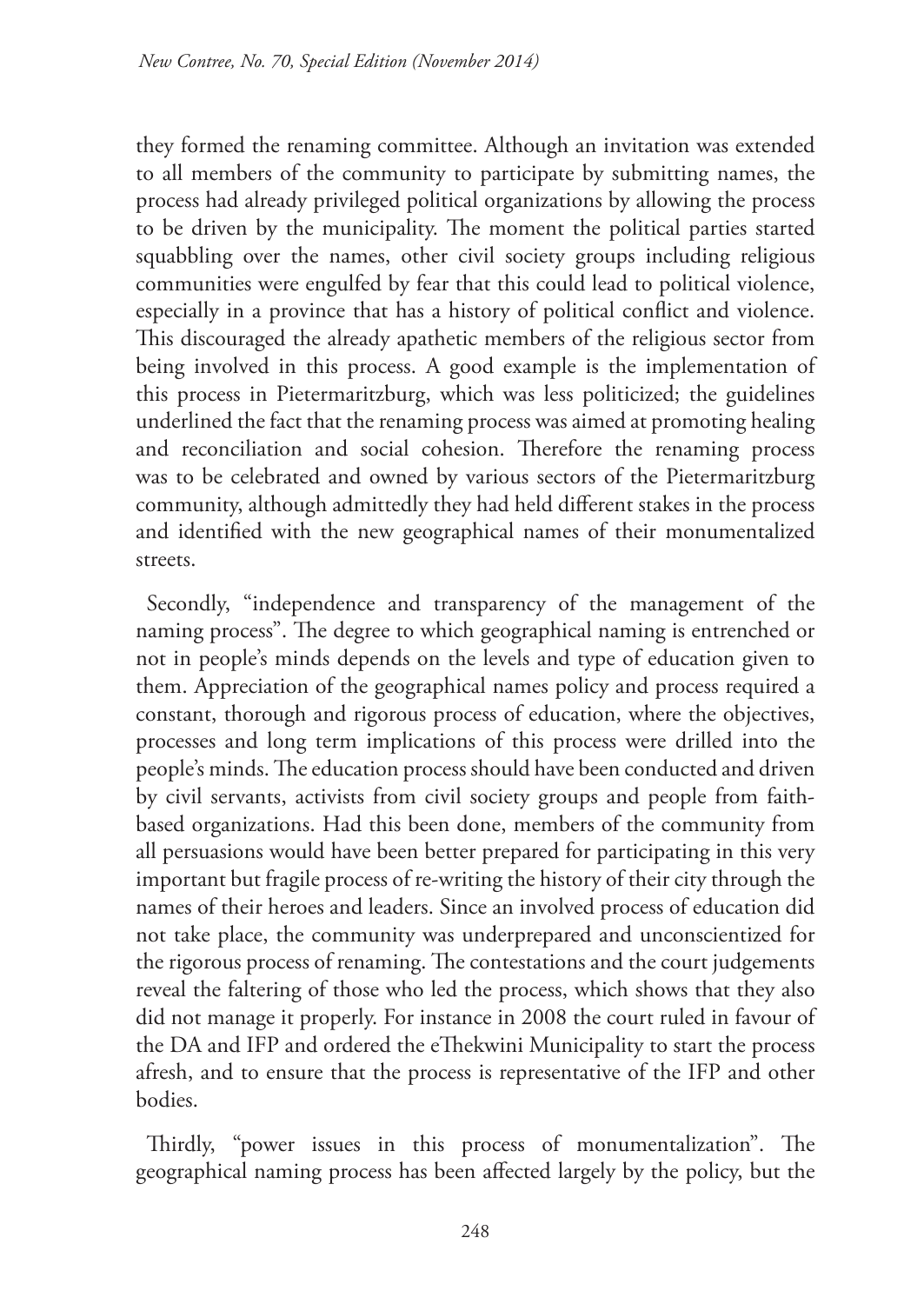implementation of this policy depends mainly on the attitudes and agendas of the ruling class and the amount of resistance by the opposition parties. The question that leaders of such a process must ask is not who is present, but who is not present and then find ways of bringing them to the table for dialogue. This includes women, religious leaders, and children and physically challenged people. Marginalized voices of women, differently abled people and minority groups have to be included.

Fourthly, "monumentalization as work in progress". The process of monumentalization must not stop but rather be ongoing because we need to bring in new heroes, even the most recent ones, as we go. The owners of this process must keep going, so that when society recognizes a new hero, they must be free to honour them, just like others before them. This means that the process must be open-ended, allowed to continue to the future. It also means that money must be put aside to continue the work and even involve more people from all age groups. It must also be noted that this is work that is focused on recording the history of the nation, and will be handed over to future generations who will judge the process and the names that were monumentalized. This point was noted by Colin Gardner who was the Speaker of the uMgungundlovu Municipality which was responsible for the name changes in Pietermaritzburg, a city that was hailed for having handled this process with excellence, compared to many others in the country. Colin Gardner asserted that:67

…the public was consulted, most objections came from a particular age group in one section of the population; the new names must fill out our local history and commemorate the people of different races who contributed in various ways to the ending of apartheid; people who want the changes are prepared to see money spent on them; there will be confusion, but it won't last forever; and although we do not know what future generations will do, they are unlikely to want to remove the names of heroes of the struggle.

The statement above makes it clear that the progress requires consultation, including broad-based involvement of people from diverse age groups. Of significance is the point to take into account the way future generations will view this history which is being handed over to them. The process is not just about the current leadership and how they would like to satisfy their political agenda, but it is re-writing the history of all the citizens, past, present and future.

<sup>67</sup> E Jenkins, *Falling into place: The story of modern South African place names* (Claremont, David Philip, 2007), p. 140.